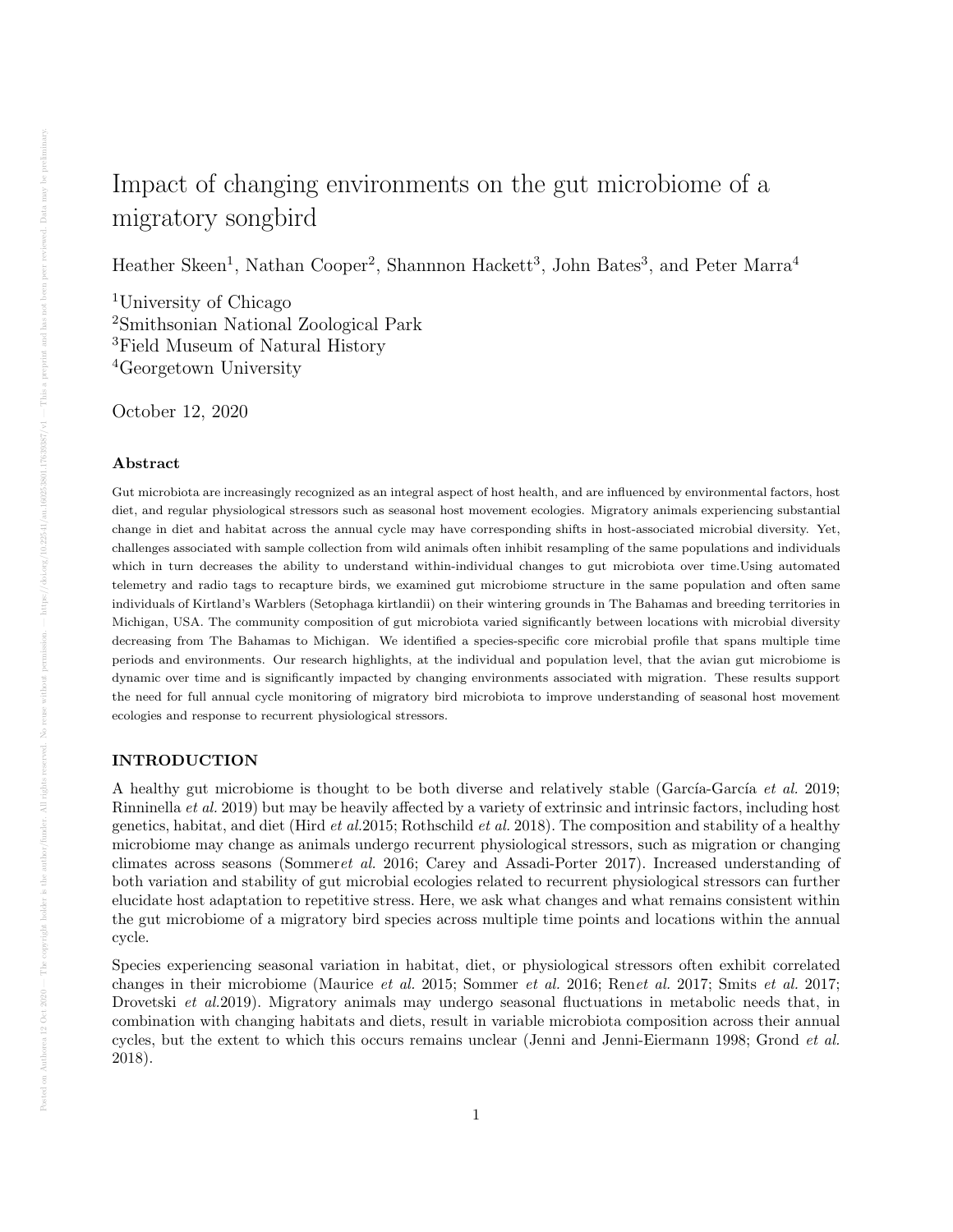Gut microbiota of some migratory bird species have been characterized at discrete portions of the annual cycle, revealing substantial bacterial diversity (Lewis et al. 2016; Risely et al. 2017; Wuet al. 2018; Cao et al. 2020). Different environments, such as breeding grounds, wintering grounds, and stopover sites during migration, have been shown to impact the overall composition of gut microbiota, likely through exposure from local microbial communities or food sources (Lewis *et al.* 2017; Wu *et al.* 2018). Additionally, physiological adaptations of migratory birds, such as intestinal atrophication during active migration, may further affect gut microbiota (Grond et al. 2018). Given the variability of gut microbiota and strong environmental effect, it may be difficult to directly correlate variation in gut microbiota to ongoing biological processes, specific host traits, or environmental factors without temporal sampling across different time points of the annual cycle. (Hird et al. 2014; Capunitan et al. 2020; Song et al. 2020). Here we recaptured individuals multiple times on their tropical wintering and temperate breeding grounds to better understand local and temporal variability in gut microbiota thus reducing sources of variability known to be associated with sampling different individuals and different populations (Flores *et al.* 2014; Hirdet al. 2014; Baxter *et al.* 2015).

Until now, no migratory songbird has been sampled at multiple time points and locations across their annual cycles. Migratory birds have complicated annual cycles that involve twice-annual movements often spanning thousands of kilometers between stationary breeding and wintering periods. Once captured, researchers typically have no way to relocate or recapture the same individuals outside of the original capture site, especially for species with expansive wintering and breeding ranges and with populations that may number in the millions. This inhibits sampling from the same population, let alone the same individual, at multiple points in the annual cycle. As a result, one must attempt to measure and control for confounding factors, such as between population differences, and account for high inter-individual variability (Flores *et al.* 2014; Hird et al. 2014; Baxteret al. 2015). Thus, our inability to study the same individuals across the annual cycle has impeded identification and understanding of variation within birds associated with seasonal movement.

The Kirtland's Warbler (Setophaga kirtlandii) provides an unusual opportunity for studying changes across the annual cycle in a migratory species. Their small population size as well as restricted breeding and wintering ranges (Cooper *et al.* 2019) make it feasible to relocate individuals across seasons (Cooper *et* al. 2018; Cooper and Marra 2020). Following substantial population declines, only 167 singing males were recorded in 1974 and again in 1987, based on breeding surveys (Kepler et al. 1996). Through extensive conservation management efforts, the population has increased to approximately 2,300 singing males of which 97% breed across a relatively small area in Michigan's Lower Peninsula. This species winters primarily in the scrub forests of The Bahamas (Cooper *et al.* 2019), more than 2,000 km from the breeding grounds. For this study, we radio-tagged individuals on the wintering grounds and then relocated and recaptured the same birds on the breeding grounds in Michigan through the use of automated telemetry towers. We used 16S rRNA next generation sequencing technologies to catalogue the bacterial communities of individuals. Our goals were to: (1) characterize the bacterial diversity of Kirtland's Warblers at three unique periods of the annual cycle at the population and individual level; (2) evaluate host sex, age, period of annual cycle, and location effect on abundance and diversity of gut microbiota; and (3) determine if a core bacterial profile for Kirtland's Warblers exists and if so, establish a species-specific pattern.

#### MATERIALS AND METHODS

#### Initial sample collection in The Bahamas

We captured Kirtland's Warblers on Cat Island, The Bahamas, in March and April of 2017 and 2018 using vocalization playback and mist nets. We classified individuals into two age categories  $(SY = second$  calendar year or ASY = after second year), sexed individuals following Pyle (1997), and attached a USGS metal band and three plastic colored bands. We then fitted a coded radio-tag  $(0.35g, \text{Model} = \text{NTQBW-2}, \text{Lotek})$ Wireless, Inc.) using a modified leg-loop harness (Rappole and Tipton 1991). Tags emitted coded pulses at regular intervals (29.3 s), which allowed for individual identification through handheld or automated telemetry receivers (Taylor et al. 2017). After attaching the radio tags, we collected fecal samples by placing birds in a wax paper bag for up to ten minutes. We transferred fecal materials from the bag to Whatman FTA Cards (Whatman, Florham Park, NJ) using Whatman sterile swabs (Whatman, Florham Park, NJ).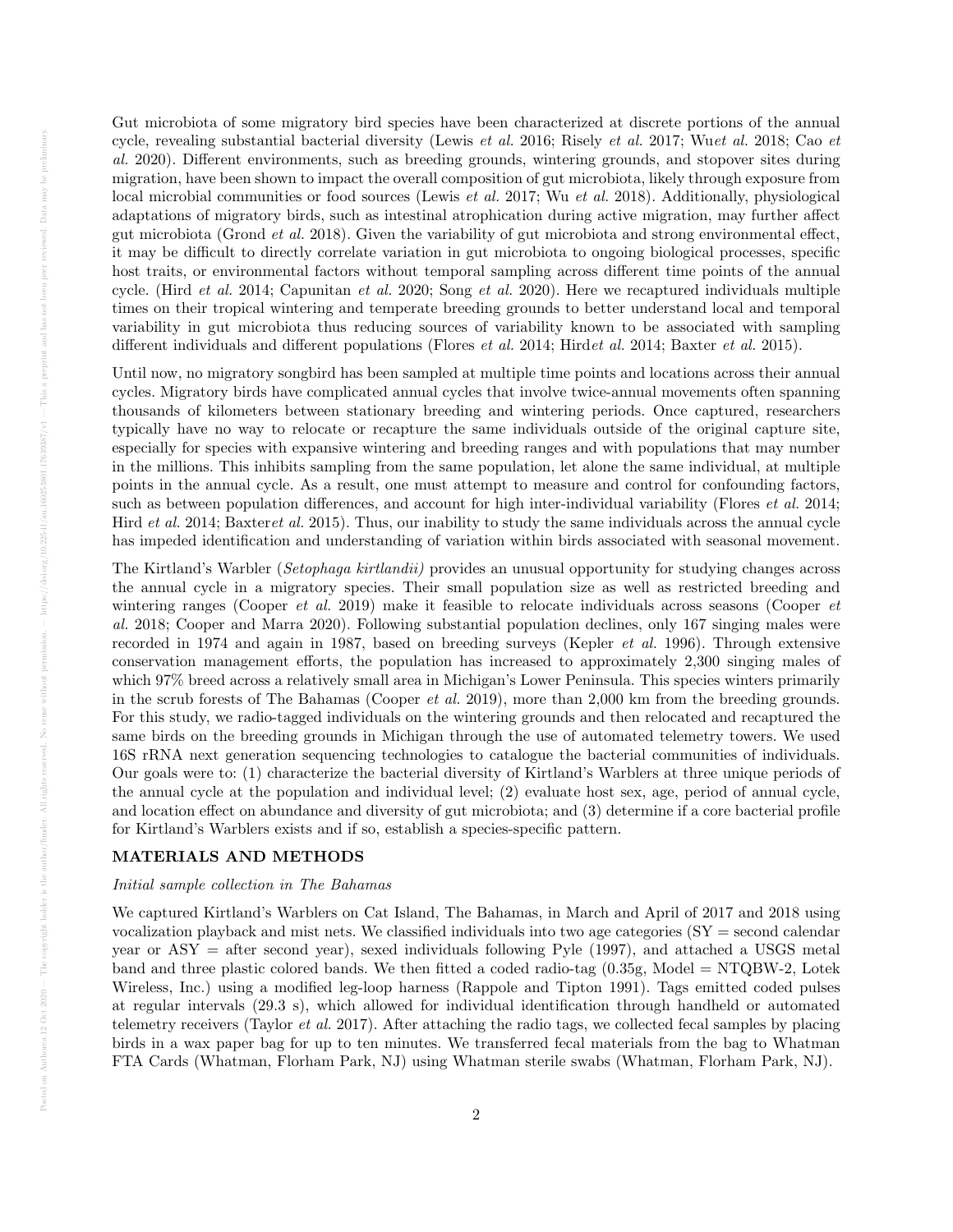#### Relocation and recapture in Michigan

We erected 11 automated telemetry towers in Michigan which allowed us to detect tagged individuals as they arrived at the majority of breeding sites. Birds arrived between May 9 and June 3. We downloaded tower data daily and used handheld telemetry to search the few areas not well covered by towers at least every three days. We used these data to determine arrival dates in Michigan. Following initial detection, we used handheld telemetry to locate each individual's territory and target them for recapture. Birds were captured an average of 7.7 (SD  $\pm$ 8.1). days after their first detection in Michigan. We also attempted to recapture birds towards the end of the breeding season in early July. In May of 2018, we also captured and sampled non-tagged Kirtland's Warblers to compare microbial variation in individuals known to be from Cat Island with birds that may have wintered on other islands. Regardless of timing, we used identical capture and sampling protocols as those used in The Bahamas (see above).

#### Molecular Methods

We isolated DNA from fecal samples stored on Whatman FTA Cards using the Qiagen DNeasy PowerSoil Pro Kit (Qiagen, Hilden, Germany) following the manufacturer's extraction protocol. We included six blank negative controls to account for possible contamination during extraction and polymerase chain reaction (PCR). Following standardized procedures (Caporaso et al. 2012), we used PCR to amplify the V4 region of the 16S microbial small subunit ribosomal RNA (rRNA) gene using the Earth Microbiome Project universal primers 515f/816r. We then used the Illumina MiSeq sequencing platform to obtain paired-end 150 base pair reads. DNA extractions took place at the Field Museum of Natural History. All subsequent molecular work was conducted at the IGM Genomics Center of the University of California, San Diego.

#### Sequence Processing

We processed raw sequence data with the Quantitative Insights Into Microbial Ecology (QIIME2 version 2019.1) pipeline (Caporaso *et al.* 2010; Bolyen *et al.* 2019). In QIIME2, following standard demultiplexing and quality filtering, we generated amplicon sequence variants (ASVs) using the Divisive Amplicon Denoising Algorithm (DADA2) (Callahan *et al.* 2016). DADA2 statistically infers sample sequences and implements quality control elements including exclusion of singletons, chimera removal, and sequence error elimination. We trimmed all sequences outside base pair positions 13 and 145 base pairs to remove the primers. We classified ASV taxonomies using the Silva reference database (Quast et al. 2012, version 132). We identified bacterial contaminants using a frequency-based algorithm in the R package Decontam (Davis et al. 2018). We removed contaminants and negative controls from subsequent analyses.

## Rarefaction

Rarefaction of microbial data to normalize for varying library size can lead to data loss and may be detrimental to interpretation of results (McMurdie and Holmes 2014). To ensure that patterns observed in non-rarefied data are not due to bias in library size, we rarefied all libraries to 7,000 reads. We then conducted alpha and beta diversity analyses, described below. Results from rarefied tests did not qualitatively differ from the non-rarefied data (Figure S1). In the main text, we present and discuss the results of non-rarefied data.

#### Statistical Analysis

We analyzed community alpha diversity using log (observed ASV richness) and the Shannon Diversity Index. For modeling diversity, we used a linear mixed model as implemented in the R package  $lme4$  (Bateset al. 2007) and evaluated the importance of different variables, taking into account the repeated sampling of some birds. We included host age (SY or ASY), sex (male or female), year (2017 or 2018) and sampling period (The Bahamas, first recapture in Michigan, and second recapture in Michigan) as fixed effects and individual host as a random effect. Using *lmerTest* (Kuznetsova *et al.* 2015), we generated an ANOVA table from the linear model analysis, and subsequently conducted a posteriori pairwise tests to compare the three sampling periods. Additionally, we conducted a pairwise t-test to assess differences between tagged and randomly caught birds within the first recapture period of 2018. We tested for the influence of outliers, which appeared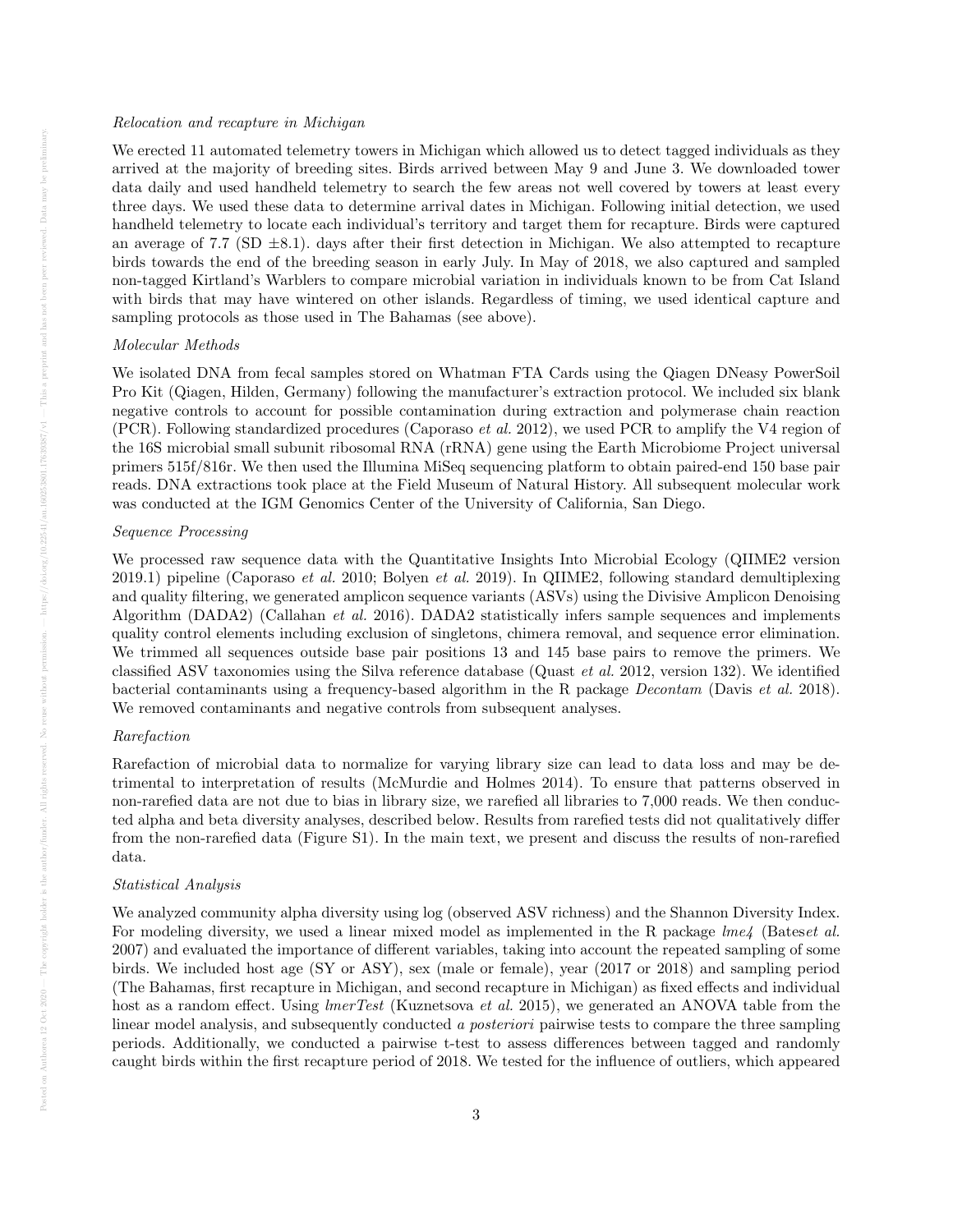to cause a deviation from normality in ASV richness (Shapiro-Wilks test), by repeating the analyses with outliers omitted and obtained very similar results. Finally, we tested for the effect of individual-level random effects with a likelihood ratio test comparing the model with and without individual ID as the random effect term, and we found individuals did not consistently differ from each other.

To examine community differences in the microbiome (beta diversity), we applied permutational multivariate analysis of variance (PERMANOVA) of Bray-Curtis dissimilarity and unweighted UniFrac distances, calculated among individual samples (Anderson 2014). For variables that showed significant differences in the PERMANOVA analyses, we conducted ana posteriori test to assess differences in dispersion or centroids using PERMDISP. We visualized beta diversity of significant variables using non-metric multidimensional scaling (nMDS) ordination of the Bray-Curtis measurements. Diversity calculations were implemented using the R packages vegan and phyloseq (Oksanen et al. 2007; McMurdie and Holmes 2013). Finally, to ask which taxa differ in abundance across sampling periods, we implemented analysis of composition of microbes (AN-COM) in QIIME2 (Mandal *et al.* 2105). ANCOM utilizes the underlying structure of the microbiome data to identify differentially abundant taxa between categories.

#### Core Microbiome

We defined the community core microbiome as ASVs present in at least 50% of all individuals in each of the three sampling periods (Astudillo-García *et al.* 2017, Grond *et al.* 2017). We studied the community core at multiple taxonomic levels usingPhylocore (Ren and Wu 2016). We also identified a temporal core in birds sampled in triplicate, defined as ASVs found at all three sampling periods within the same bird (Shade et al. 2012). We calculated the proportion of temporal core ASVs to those that are transient and not found at all three sampling periods to identify the average proportion of ASVs that are retained over time.

## RESULTS

We collected 176 fecal samples from 116 Kirtland's Warblers at locations throughout Cat Island, The Bahamas, where we collected 93 samples, and Michigan's Lower Peninsula, with 63 samples collected in the first recapture period and 20 samples collected at second recapture. Thirty-four birds were sampled twice, once during initial capture in The Bahamas and a second time during first recapture in Michigan. Of those birds, 10 individuals were sampled a third time during a second recapture period in Michigan (Table S1). Additionally, 13 non-tagged Kirtland's Warblers were sampled in May 2018 in Michigan. Quality control measures resulted in the removal of 10 libraries for poor DNA or PCR yield and 52 contaminant ASVs from the overall dataset. Our final dataset is composed of 166 sequenced libraries (Table 1) totaling 5,007,844 reads, with an average 30,168 reads per library (range: 7,022 – 100,856). We detected 7,426 unique ASVs across all sampled with a mean of  $107.3 \pm 96.7$  (standard deviation [SD]) per library.

## Bacterial community composition and diversity

Across all samples, bacteria from 37 phyla were detected. Firmicutes, Proteobacteria, Bacteroidetes, and Actinobacteria composed 91.13% of the total reads; 5.8% of the reads belonged to the 33 remaining phyla and 3.07% of reads did not align to any known bacterial phyla (Figure 1A). Clostridia (Phylum Firmicutes), Gammaproteobacteria(Phylum Proteobacteria), and Bacteroidia (Phylum Bacteroidetes) were the most abundant classes, representing 70.16% of all reads. The mean abundance of most phyla and classes differed between initial sampling in The Bahamas and subsequent samplings in Michigan (Figure 1B, Table S2). The birds shifted from a Firmicutes dominated microbiome in The Bahamas (mean abundance per individual 39.82% [SD,  $\pm$ 13.97%]) and Michigan following arrival (38.12% [SD,  $\pm$ 16.41%]) to Proteobacteria as the most abundant phylum in the second Michigan recapture period  $(47.07\%$  [SD,  $\pm 27.90\%$ ]). Bacteroidetes and Actinobacteria were also proportionally more abundant in The Bahamas than in the second Michigan recapture period. Notably, Cyanobacteria represented  $1.91\%$  (SD,  $\pm 5.93\%$ ) of the total microbiota in The Bahamas, but decreased to  $0.05\%$  (SD,  $\pm 0.23\%$ ) by the second recapture period in Michigan.

Alpha diversity was not significantly affected by year, host age or host sex (Table S3). However, the three sampling periods significantly differed (Type III ANOVA with Satterthwaite's method; Observed richness: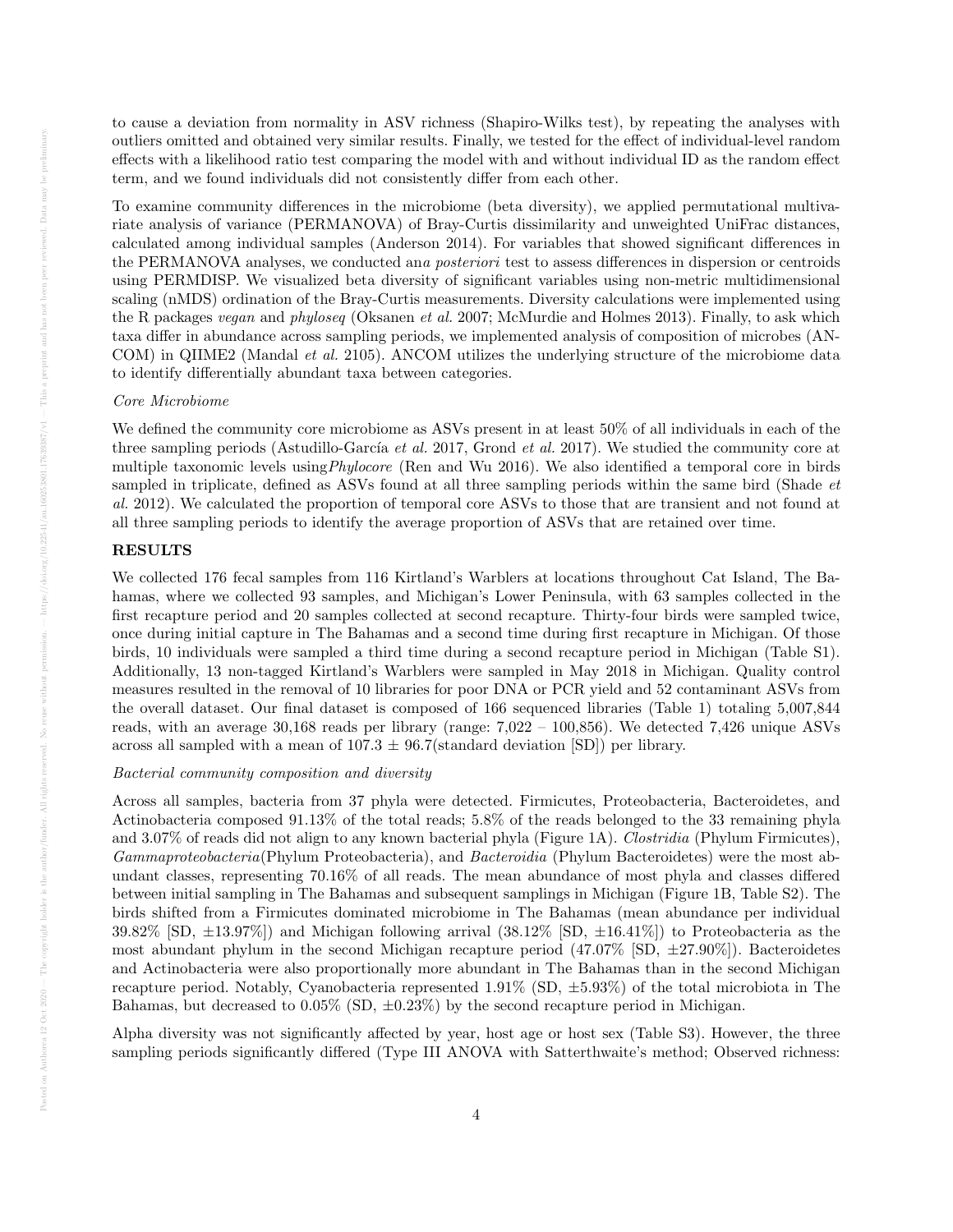$F_{2,116,34} = 14.76, P \le 0.0001$ ; Shannon Diversity:  $F_{2,126,91} = 29.22, P \le 0.0001$ ). All Bonferroni corrected pairwise comparisons on the fitted values from the linear model were significantly different from each other (Observed: Bahamas vs. each recapture period both  $P<0.0001$ , first vs. second recapture period,  $P = 0.002$ ; Shannon Diversity: all comparisons:  $P < 0.0001$ ). Birds in The Bahamas showed increased bacterial diversity compared to either recapture period in Michigan, demonstrated through a comparison of all samples (Figure 2A) as well as with paired sampling of the same individuals (Figure 2B). In the birds sampled in triplicate, alpha diversity varied between first and second Michigan recaptures (Figure 2C). A comparison of tagged and randomly captured birds in the first Michigan sampling period of 2018 revealed no significant differences in alpha diversity (pairwise t-test; Observed:  $p = 0.13$ , Shannon Diversity:  $p = 0.22$ ). We observed decreased alpha diversity through the first three days after arrival in Michigan followed by a slight increase over the following six days (Figure 3).

Our results indicate that beta diversity was not significantly affected by age or sex of the birds within the full dataset or individual sampling periods (Table 2), with the exception of age in the second Michigan resampling period (unweighted UniFrac: PERMANOVA  $p = 0.0128$ , PERMDISP  $p = 0.2213$ ). Community composition of the microbiota significantly differed by year in the full dataset and at each sampling period (Table 2, Figure 4A). Additionally, our PERMANOVA results suggest that sampling period exerted a significant effect on the microbiota composition (Bray-Curtis:  $p = 0.0002$ , unweighted UniFrac:  $p = 0.0001$ ), though the significant unweighted UniFrac result can be explained through variation in spread of the sample composition, rather than with significantly different centroids such as with the Bray-Curtis dissimilarity matrix (PERMDISP; Bray-Curtis  $p = 0.7104$ , unweighted UniFrac  $p = 3.71e-6$ ). This indicates that although the abundances of microbiota are significantly different during sampling periods, the taxonomic variation of bacterial lineages present are not. The effect of sampling period on the gut microbiota explained 2.5% and 2.4% of the variation in microbiota composition for Bray-Curtis and unweighted UniFrac respectively. Taken together, all variables tested (Sampling period, Year, Sex, Age) explained less than 5% of the total variation in the microbiome (Bray-Curtis: 4.91%, unweighted UniFrac: 4.6%). No consistent changes were observed in the beta diversity of the birds sampled in triplicate (Figure 4B, Figure S3).

Across the three sampling periods, six ASVs and six genera were identified by ANCOM as differentially abundant. GeneraSolirubrobacter , Nocardioides , and Rubrobacter were significantly associated with The Bahamas, Endobacter andCandidatus Hamiltonella associated with first recapture period in Michigan, and Serratia with second recapture period. ASVs within families Beijernickiaceae and Pseudomonadaceae were significantly more abundant during first recapture in Michigan and families *Enterobacteriaceae*, Beijernickiaceae, and Synergistaceae contained ASVs associated with the second recapture in Michigan. No ASVs were statistically associated with The Bahamas.

#### Core Microbiome

We identified Class Bacilli, Order Pseudomonadales, Family Beijernickiaceae, Genera Sutterella and Eubacterium elegans group, and 27 ASVs as representing the community core microbiota of Kirtland's Warbler within the full dataset, overlapping at all time periods (Table S4). Thirteen of the 27 core ASVs are members of class Clostridia and nine ASVs are found within genusBacteroides . The remaining core ASVs belong to Phyla Actinobacteria, Proteobacteria, and additional classes within Firmicutes. One ASV is unclassified after Kingdom Bacteria. We also identified a temporal core in the birds sampled at all three sampling points. Individuals retained 18-26 ASVs, present at each sampling period, which represented an average of 25.06% (range: 8.58%-50.00%) of ASVs detected per individual per time point.

## DISCUSSION

Gut microbiota of Kirtland's Warblers change as individuals and populations migrate from the wintering grounds in The Bahamas to breeding territories in Michigan. Repeated sampling at multiple points across the annual cycle was only possible because we were able to capture, sample, and radio-tag individuals on the wintering grounds and then use automated telemetry to relocate the same individuals thousands of kilometers away on the breeding grounds (Cooper and Marra 2020). Through the resampling of individuals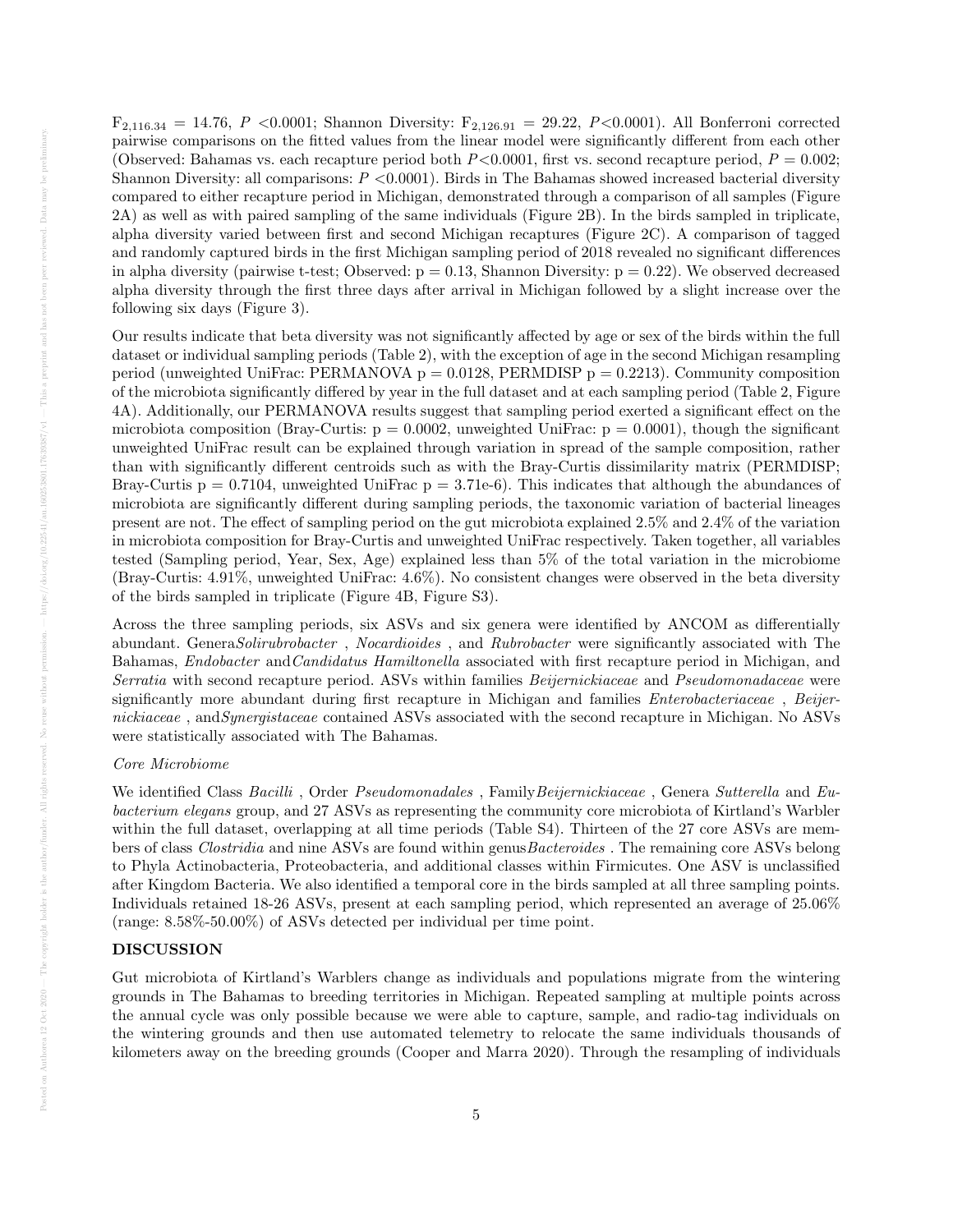we remove potential biases associated with sampling multiple populations. Therefore, the effects observed can be attributed to true changes within individuals and our study population. We found that period within the annual cycle exerts a notable effect on the overall diversity of the microbiome and birds on their wintering grounds have a significantly different and more diverse community of gut microbiota than those on their breeding grounds. We also identified a common, core microbial profile of Kirtland's Warbler that persisted throughout multiple portions of the annual cycle.

## Community Composition

The overarching composition of Kirtland's Warbler microbiota is consistent with that of most wild bird surveys to date, with members of Phyla Bacteroidetes, Firmicutes, Proteobacteria, and Actinobacteria comprising the majority of all bacteria detected (Dewar et al. 2014; Lewis et al. 2016; Grond et al. 2018). However, the relative abundances of all phyla changed, sometimes dramatically, as the birds migrated from The Bahamas to Michigan and over time in Michigan. Variation across the annual cycle may reflect difference in presence or abundance of environmental bacteria, responses to altered diets that in turn favor some bacteria over others or vary with host characteristics and requirements. Below, we consider plausible examples of each.

#### Environmental effect

The avian gut microbiome frequently reflects the local environment (Hird et al. 2014; Hird et al. 2018; Cao et al. 2020). Cyanobacteria, found in marine and brackish waters (Sivonen 1996), was common in birds in The Bahamas but nearly absent from most individuals in Michigan. Cyanobacteria has previously been found in the gut microbiota of island birds (García-Amado et al. 2018) and is known to be acquired through food (Birrenkott et al. 2004). Kirtland's Warblers may acquire environmentally derived Cyanobacteria in The Bahamas via food consumption, as most birds were captured within 2km of the ocean and much of the groundwater on the island is brackish. We detected two common environmental bacterial genera,Solirubrobacter and Nocardioides , as more abundant with birds in The Bahamas (Janssen 2006; Topp et al. 2000).

While local habitats exert a notable influence on the gut microbiota of birds, it is unknown if microbial diversity increases or decreases during active migration or timing of gut microbiota to acclimate to new habitats. During migration birds are exposed to varying environments at stopover sites where they could acquire novel microbes (Lewis et al. 2017), resulting in temporarily inflated diversity. In contrast, possible adaptations to long distance flight, such as relatively shorter intestinal length and atrophication of intestines during active migration, might result in decreased microbial diversity (McWilliams and Karasov 2005; Caviedes-Viral et al. 2007). Using the ability to determine what day individuals arrive in Michigan following migration, we observed a decrease in microbial diversity the first three days before slowly increasing over days four through nine. Birds may be spending the first few days at their breeding grounds shedding transient microbes acquired at stopover sites. This suggests that during spring migration microbial diversity increases due to exposure at stopover sites rather than decreases as an adaptation to long-distance flight. However, sample size per day is small and additional research with larger sample size is needed to further support these results.

Gut microbiota are dynamic, displaying influence of novel microbial pools within 24-48 hours of exposure (Lewis et al. 2017; Grondet al. 2019; Capunitan et al. 2020). Two of our findings further support rapid acclimation to local microbiota. First, we observed no significant variation in gut microbial diversity of the 12 birds we sampled early in Michigan that were not part of the individuals we sampled in The Bahamas, implying rapid turnover of microbiota sourced from the local Michigan habitat. Second, we observed significant variation in beta diversity between 2017 and 2018, as well as within each sampling period. Environmental microbes often exhibit high turnover over time (Faust et al. 2015). As such, our observations further support significant influence of local environment on the gut microbiome. This highlights the continued need for long term monitoring of microbiomes as community-wide differences between years are demonstrable within the same geographic regions.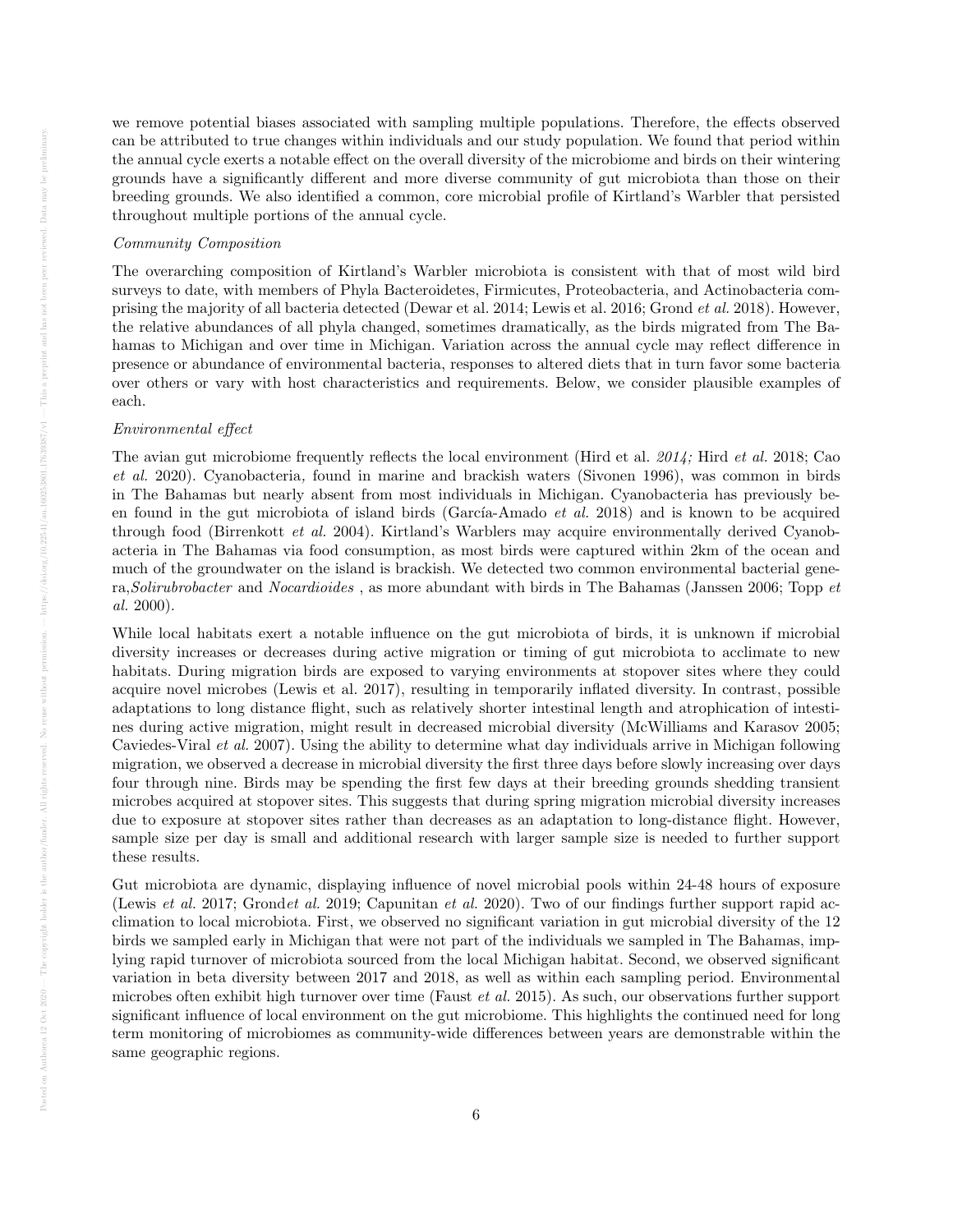#### Diet

Dietary shifts throughout the annual cycle correspond to changes in gut microbiota (Ren *et al.* 2017; Smits et al. 2017; Drovetskiet al. 2019). Kirtland's Warblers shift from a fruit-rich diet in The Bahamas to a diet composed primarily of insects in Michigan (Deloria-Sheffield et al. 2001; Wunderle et al. 2010; Wunderle et al. 2014). Firmicutes and Actinobacteria, which are often associated with frugivorous diets and known to aid in digestion through cellulose and carbohydrate degradation, were more abundant in The Bahamas where the Kirtland's diet is rich in fruit (Anand and Kandula 2012; Segawa *et al.* 2019). The abundance of Cyanobacteria throughout the sampling periods similarly shifts with decreased frugivory exhibited by the Kirtland's from The Bahamas to Michigan. Cyanobacteria may be acquired as environmental byproduct; it may also be represented by ingested chloroplasts (Brice et al. 2019). Though Cyanobacteria is often removed from gut microbial studies (Knightet al. 2018), the proportional variation between sampling periods further illustrates environmental and diet related differences throughout the annual cycle.

Proteobacteria, often abundant in insectivorous species (Edenboroughet al. 2020) more than doubled in relative abundance from The Bahamas to the second Michigan recapture period. This may be in response to the shift in diet between locations. Additionally, specific lineages of this phylum, such as genus Serratia , are known to produce chitinase which facilitates the degradation of insects' exoskeletons (Rathore and Gupta 2015). We identified *Serratia* as significantly abundant in the second Michigan sampling period, corresponding to the insect-rich diet of that time.

## Host

Bacterial taxa presence and abundance may fluctuate in response to host requirements. Phylum Firmicutes has been linked to weight gain, increased nutrient uptake, and metabolic efficiency in birds (Angelakis and Raoult 2010; Teyssier et al. 2018). The abundance of this phylum was lower in the second recapture period in Michigan than in the first recapture period or The Bahamas. Initial capture in The Bahamas occurred within the two months prior to the start of spring migration. During this time birds accumulate fat deposits to sustain them throughout long-distance migration (Fox and Walsh 2012). At the first recapture in Michigan, individuals are actively seeking and defending breeding territories. Both activities are energetically expensive and associated with increased metabolism, potentially associated with higher abundance of Firmicutes in gut microbiota. It is also possible that the bacteria in early Michigan are residual from The Bahamas and stopover sites (Lewis et al. 2017). Further research is needed to better identify bacterial lineages associated with specific metabolic demands of birds throughout the annual cycle.

Sex specific conditions, such as hormones, behaviors, and reproductive physiology may influence or be influenced by the microbiome (Pearceet al. 2017; Escallón et al. 2019). In the breeding season, close proximity of male and female birds can lead to convergence of microbial composition resulting in reduced variation between males and females (White et al. 2010). We found no significant variation in overall beta diversity between sexes, although female showed slightly higher alpha diversity than males. In Rufous-collared Sparrows (*Zonotrichia capensis*), cloacal microbiome diversity increased as males transitioned from non-breeding to breeding condition (Escallón *et al.* 2019), which is the opposite of what we observed in the fecal microbiome of Kirtland's Warblers, which showed a decrease in diversity. These sparrows are non-migratory and do not experience the same extreme habitat change that the Kirtland's do, which could potentially explain the alpha diversity differences between species.

We generally found no significant compositional differences between SY and ASY age groups in the full dataset implying that adult age does not influence the microbiome of these birds. However, we did see a difference in beta diversity between SY and ASY in the first recapture period in Michigan. Second year males often do not successfully establish and defend breeding territories against older males which in turn results in these individuals moving at larger spatial scales than territorial adults (Cooper and Marra 2020). The lack of an established breeding territory and subsequent floating behavior could result in those individuals being exposed to a different suite of environmental bacteria.

Core Microbiome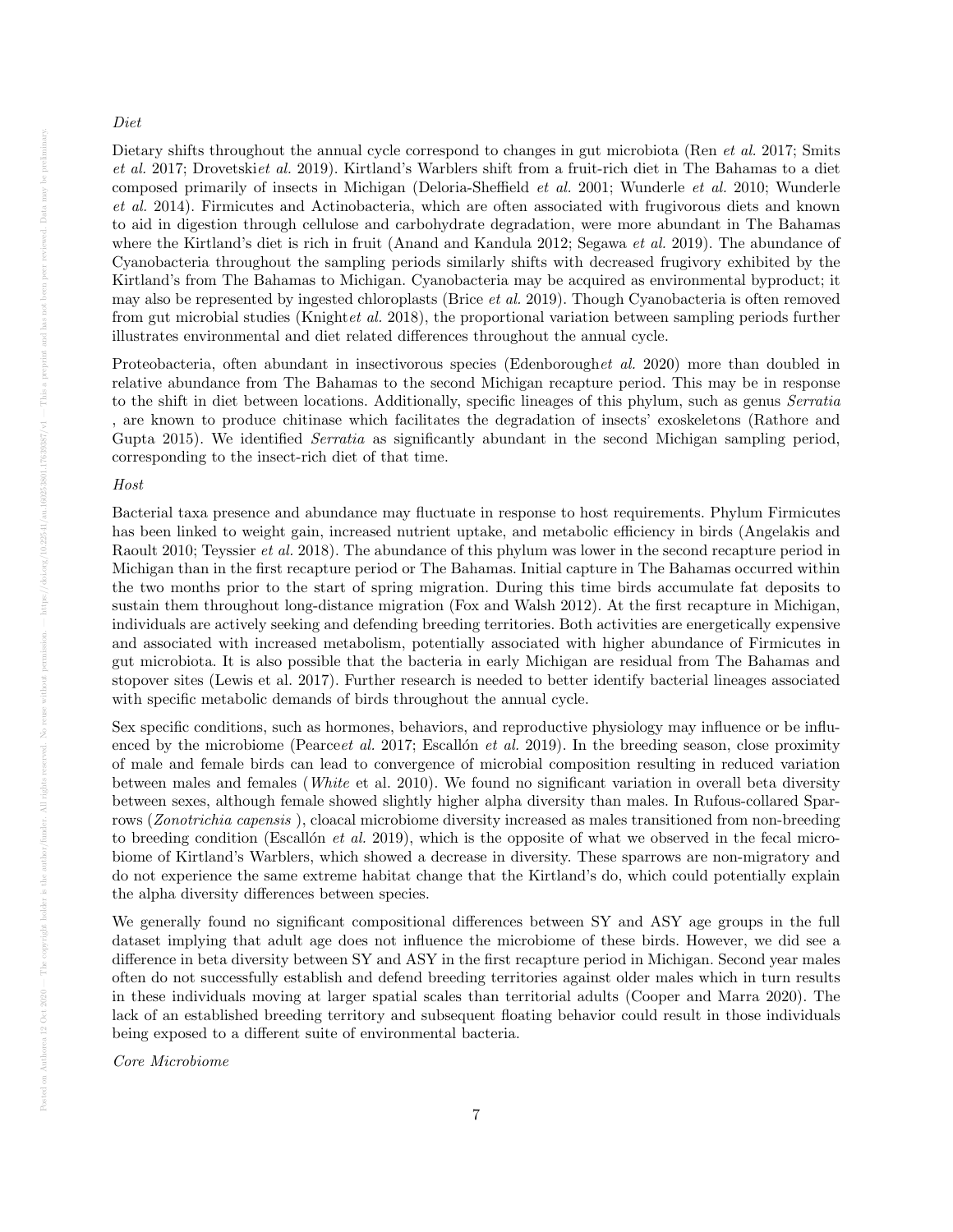Identification of microbes that persist within the gut over time will help identify those that are inherently tied to biological processes, termed the community core microbiome. Our analyses identified a group of microbial lineages, including several that likely play a role in digestion and nutrient uptake, as the species-specific community core of Kirtland's Warblers. Eight ASVs in genus Bacteroides (Phyla Bacteroidetes) were identified as core. Bacteroides are common gut microbes in humans that are frequently associated with food materials breakdown and production of nutrients and energy (Wexler 2007). Though common in birds, the exact function of Bacteroidesis unknown; however, it is thought they play a similar role in food digestion to that in humans (Bennett *et al.* 2013; Waite and Taylor 2015; Grond *et al.* 2018). Family *Ruminococcaceae*(Phyla Firmicutes), contains numerous bacterial species that degrade cellulose (Duncan et al. 2007). Our sampling of Kirtland's Warblers identified three ASVs from this family that are common throughout the population. Similarly, the Greater Sage-Grouse (*Centrocercus urophasianus*) has a rich diversity of Ruminococcaceae associated with seasonal variation in foliage consumption (Drovetski *et al.* 2019). These bacteria may aid in the digestion of the various fruits and berries ingested throughout the year, but which become a primary part of the diet on the wintering grounds.

Defining the core microbiome is a critical step in understanding the consistent components of often dynamic and complex microbial assemblages. These stable components are commonly tied to biological processes within the host and their identification lead to an increased understanding of host-microorganism interactions and dependencies (Tschöp et al. 2009). Identifying core microbes can be confounded by environmental inocula which could inflate the number of ASVs identified as essential core. By resampling the same population we establish a core microbiome that is persistent across multiple environments and time periods. These bacterial lineages will likely play an important role in facilitating biological processes within the birds.

Additionally, through repeated sampling of the same birds at three separate time periods, we have documented the proportion of ASVs that individuals retain over time. Although several previous studies have described the proportion of core ASVs to total ASVs detected within their study, interpretations may vary depending on the number of birds sampled and may therefore not represent the number of core ASVs in each individual (Lewis et al. 2016; Grond et al. 2017). We show that individuals sampled in triplicate retain 18-26 ASVs over time. This represents an average of 25.1% of all lineages detected per individual per sampling point, and we argue it best reflects the proportion of stable, persistent bacteria within an individual. Documenting the species-specific core microbiome of Kirtland's Warblers as well as persistent lineages across seasons and changing environments provides model data from which we can begin to understand the extent to which birds depend on their gut microbiota.

#### **CONCLUSION**

The ability to study the same individuals and populations throughout the annual cycle greatly enhances our understanding of the consequences of changing environments and seasonal physiological stressors on gut microbiota. We demonstrate that a significant compositional shift occurs in the community structure of gut bacteria as Kirtland's Warblers migrate from The Bahamas to Michigan. Additionally, we describe a species-specific core microbiome and the proportion of bacterial lineages retained across three periods of the annual cycle within individuals. Though Kirtland's Warblers were recently removed from the endangered species list, continued management and research is needed for this species to survive. Healthy gut microbiota should be included in the maintenance of threatened and endangered species (Allan *et al.* 2018; Roth *et al.* 2019; DeCandia et al. 2020) and this study provides model data as to how species with small population sizes and extreme habitat specialization react to changing environments.

#### Acknowledgements

This work was supported by ARCS Foundation of Illinois, American Ornithological Society, the Women's Board of The Field Museum, James Bond Fund, and National Geographic (#WW231R-17). USFWS MI Ecological Services Field Office supported tower construction in Michigan. We thank USFWS, USFS, USDA Wildlife Services, and MI DNR for hosting towers and A. Makarewicz and the Davies and Sansote families for providing field housing in Michigan. We also thank Josie, M. Seymour, and F. Wolff for hosting towers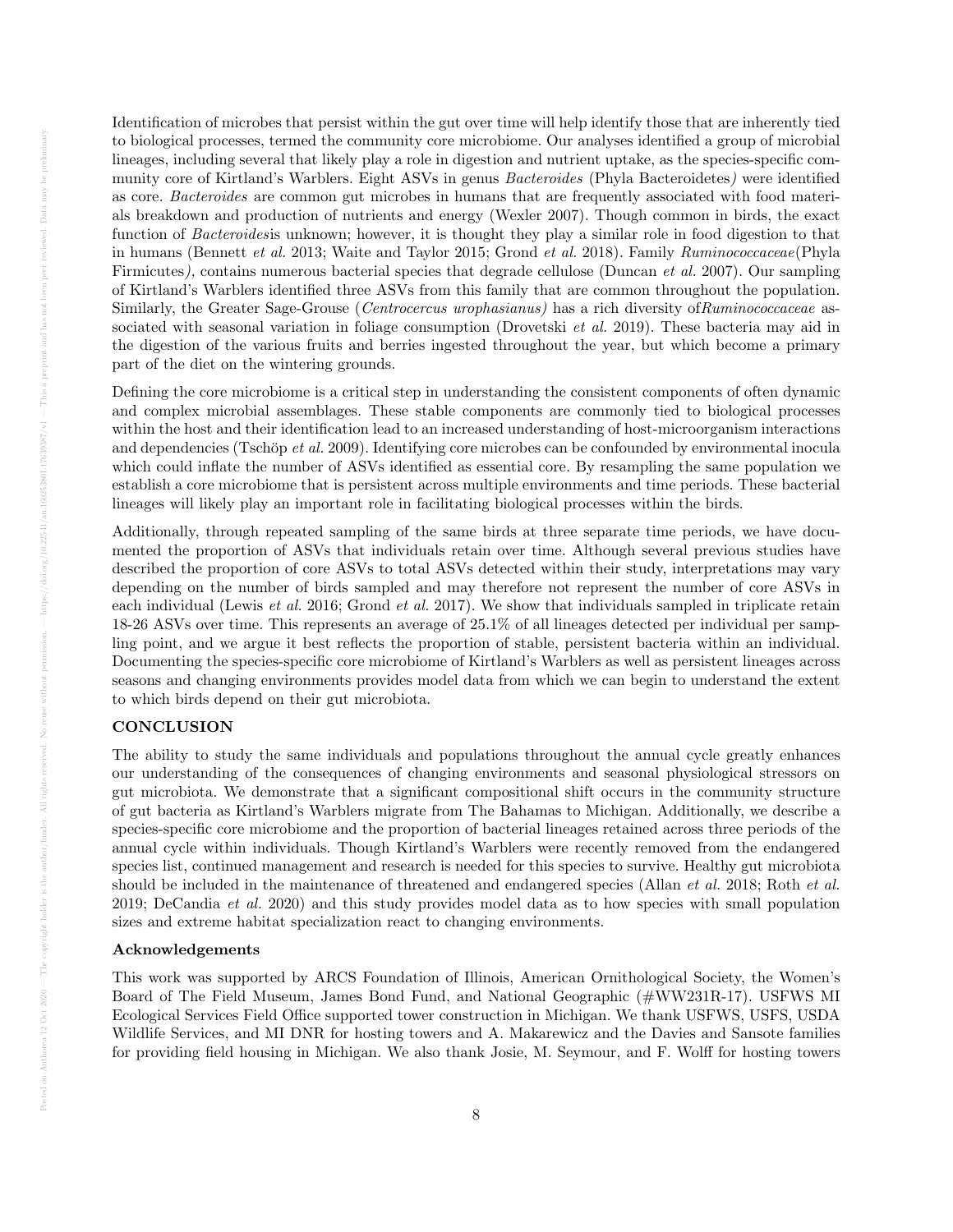and M. Tukeva and the Campaignes for providing field housing on Cat Island. Finally, we thank N. Gottel, C. Moreau, T. Price, M. Ramalho, J. Novembre, B. Trevelline, E. Videvall, and B. Weigel for advice on this study as well as the many field technicians who helped collect samples.

#### CITATIONS

Allan, N., Knotts, T. A., Pesapane, R., Ramsey, J. J., Castle, S., & Clifford, D., et al. (2018). Conservation implications of shifting gut microbiomes in captive-reared endangered voles intended for reintroduction into the wild. Microorganisms , 6, 94.

Anand, A., Chattopadhyay, B., & Kandula, S. (2012). Isolation and characterization of cellulose-degrading and xylanolytic bacteria from the short-nosed fruit bat Cynopterus sphinx . Acta Chiropt. , 14, 233-239.

Anderson, M. J. (2014). Permutational multivariate analysis of variance (PERMANOVA). Wiley Statsref: Stat. Ref. Online , 1-15.

Angelakis, E., & Raoult, D. (2010). The increase of *Lactobacillus* species in the gut flora of newborn broiler chicks and ducks is associated with weight gain. PloS one , 5, e10463.

Astudillo-Garcia, C., Bell, J. J., Webster, N. S., Glasl, B., Jompa, J., & Montoya, J. M., et al. (2017). Evaluating the core microbiota in complex communities: a systematic investigation. Environ. Microbiol., 19, 1450-1462.

Bates, D., Sarkar, D., Bates, M. D., & Matrix, L. (2007). The lme4 package. R Package Version 2: 74.

Baxter, N. T., Wan, J. J., Schubert, A. M., Jenior, M. L., Myers, P., & Schloss, P. D. (2015). Intra-and interindividual variations mask interspecies variation in the microbiota of sympatric Peromyscuspopulations. Appl. Environ. Microb. , 81, 396-404.

Bennett, D. C., Tun, H. M., Kim, J. E., Leung, F. C., & Cheng, K. M. (2013). Characterization of cecal microbiota of the emu (Dromaius novaehollandiae ). Vet. Microbiol. , 166, 304-310.

Birrenkott, A. H., Wilde, S. B., Hains, J. J., Fischer, J. R., Murphy, T. M., & Hope, C. P., et al. (2004). Establishing a food-chain link between aquatic plant material and avian vacuolar myelinopathy in mallards (Anas platyrhynchos ). J. Wildlife Dis. , 40, 485-492.

Bolyen, E., Rideout, J. R., Dillon, M. R., Bokulich, N. A., Abnet, C. C., & Al-Ghalith, G. A., et al. (2019). Reproducible, interactive, scalable and extensible microbiome data science using QIIME 2. Nature Biotech. , 37, 852-857.

Brice, K. L., Trivedi, P., Jeffries, T. C., Blyton, M. D., Mitchell, C., & Singh, B. K., et al. (2019). The koala (Phascolarctos cinereus ) faecal microbiome differs with diet in a wild population. PeerJ , 7 , e6534.

Callahan, B. J., McMurdie, P. J., Rosen, M. J., Han, A. W., Johnson, A. J. A., & Holmes, S. P. (2016). DADA2: high-resolution sample inference from Illumina amplicon data. Nat. Methods , 13, 581-583.

Cao, J., Hu, Y., Liu, F., Wang, Y., Bi, Y., & Lv, N., et al.(2020). Metagenomic analysis reveals the microbiome and resistome in migratory birds. Microbiome , 8, 1-18.

Caporaso, J. G., Kuczynski, J., Stombaugh, J., Bittinger, K., Bushman, F. D., & Costello, et al. (2010). QIIME allows analysis of high-throughput community sequencing data. Nat. Methods , 7, 335-336.

Caporaso, J. G., Lauber, C. L., Walters, W. A., Berg-Lyons, D., Huntley, J., & Fierer, N., et al. (2012). Ultra-high-throughput microbial community analysis on the Illumina HiSeq and MiSeq platforms. ISME J. , 6, 1621-1624.

Capunitan, D. C., Johnson, O., Terrill, R. S., & Hird, S. M. (2020). Evolutionary signal in the gut microbiomes of 74 bird species from Equatorial Guinea. Mol. Ecol. , 29, 829-847.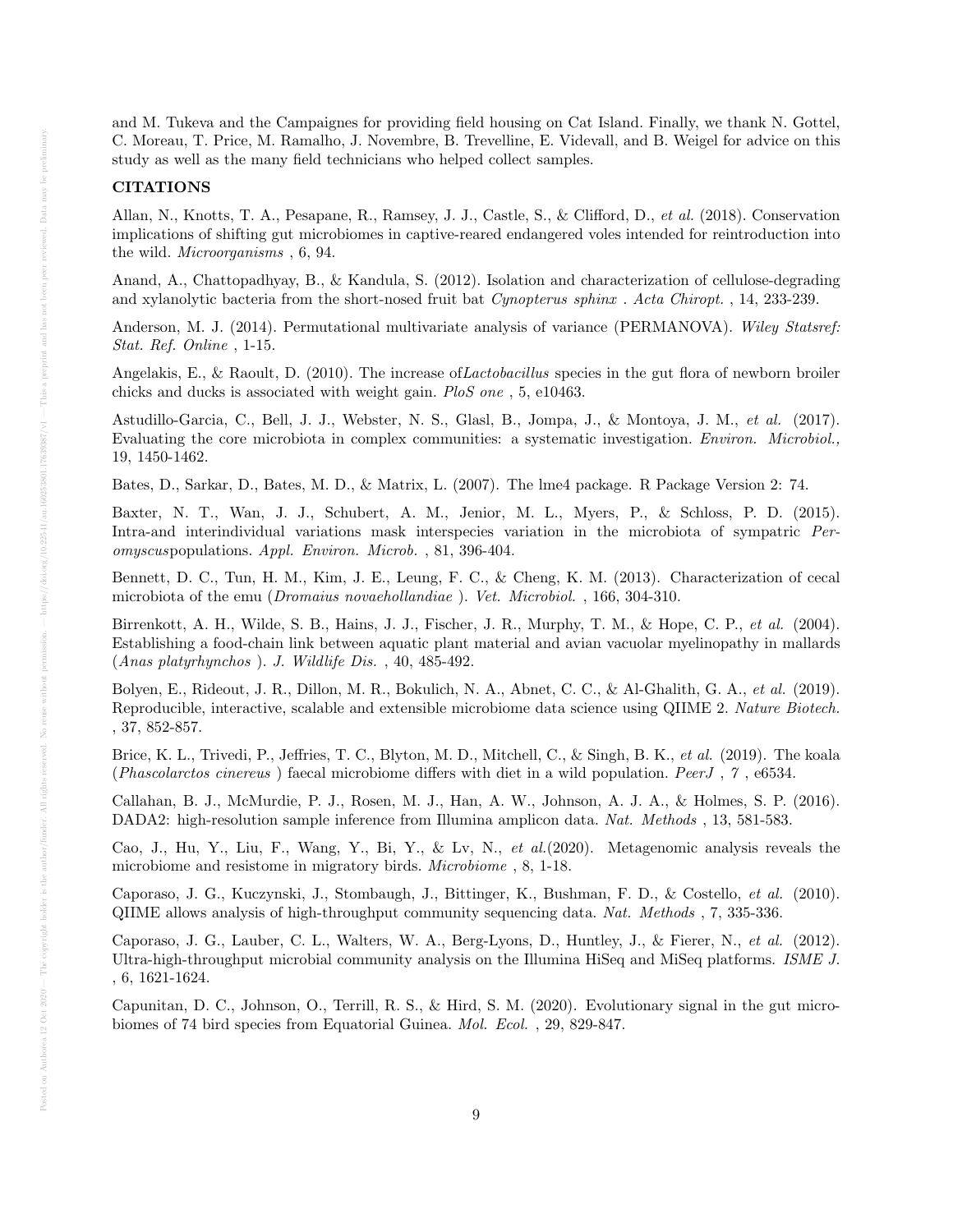Carey, H. V., & Assadi-Porter, F. M. (2017). The hibernator microbiome: host-bacterial interactions in an extreme nutritional symbiosis. Annu. Rev. Nutr. , 37, 477-500.

Caviedes-Vidal, E., McWhorter, T. J., Lavin, S. R., Chediack, J. G., Tracy, C. R., & Karasov, W. H. (2007). The digestive adaptation of flying vertebrates: high intestinal paracellular absorption compensates for smaller guts. Proc. Nat. Acad. Sci. , 104, 19132-19137.

Cooper, N. W., Ewert, D. N., Hall, K. R., Rockwell, S. M., Currie, D., & Wunderle Jr, J. M., et al. (2018). Resighting data reveal weak connectivity from wintering to breeding grounds in a range-restricted and endangered long-distance migratory passerine. Avian Conserv. Ecol. , 13.

Cooper, N. W., Ewert, D. N., Wunderle Jr, J. M., Helmer, E. H., & Marra, P. P. (2019). Revising the wintering distribution and habitat use of the Kirtland's Warbler using playback surveys, citizen scientists, and geolocators. Endanger. Species Res. , 38, 79-89.

Cooper, N. W., & Marra, P. P. (2020). Hidden Long-Distance Movements by a Migratory Bird. Curr. Biol .

Davis, N. M., Proctor, D. M., Holmes, S. P., Relman, D. A., & Callahan, B. J. (2018). Simple statistical identification and removal of contaminant sequences in marker-gene and metagenomics data. Microbiome , 6, 226.

DeCandia, A. L., Brenner, L. J., King, J. L., & vonHoldt, B. M. (2020). Ear mite infection is associated with altered microbial communities in genetically depauperate Santa Catalina Island foxes (Urocyon littoralis catalinae ). Mol. Ecol. , 29, 1463-1475.

Deloria-Sheffield, C. M., Millenbah, K. F., Bocetti, C. I., Sykes Jr, P. W., & Kepler, C. B. (2001). Kirtland's Warbler diet as determined through fecal analysis. Wilson J. Ornithol. , 113, 384-387.

Dewar, M. L., Arnould, J. P., Krause, L., Dann, P., & Smith, S. C. (2014). Interspecific variations in the faecal microbiota ofProcellariiform seabirds. FEMS Microbiol. Ecol. , 89, 47-55.

Drovetski, S. V., O'Mahoney, M. J., Matterson, K. O., Schmidt, B. K., & Graves, G. R. (2019). Distinct microbiotas of anatomical gut regions display idiosyncratic seasonal variation in an avian folivore. Anim. Microbiome , 1, 1-11.

Duncan, S. H., Louis, P., & Flint, H. J. (2007). Cultivable bacterial diversity from the human colon. Lett. Appl. Microbiol. , 44, 343-350.

Edenborough, K. M., Mu, A., Muhldorfer, K., Lechner, J., Lander, A., & Bokelmann, M., et al. (2020). Microbiomes in the insectivorous bat species Mops condylurus rapidly converge in captivity. PloS one , 15, e0223629.

Escallon, C., Belden, L. K., & Moore, I. T. (2019). The cloacal microbiome changes with the breeding season in a wild bird. Integt. Organismal Biol. , 1, 581-617.

Faust, K., Lahti, L., Gonze, D., De Vos, W. M., & Raes, J. (2015). Metagenomics meets time series analysis: unraveling microbial community dynamics. Curr. Opin. Microbiol. , 25, 56-66.

Flores, G. E., Caporaso, J. G., Henley, J. B., Rideout, J. R., Domogala, D., & Chase, J., et al. (2014). Temporal variability is a personalized feature of the human microbiome. Genome Biol. , 15, 531.

Fox, A. D., & Walsh, A. (2012). Warming winter effects, fat store accumulation and timing of spring departure of Greenland White-fronted Geese Anser albifrons flavirostris from their winter quarters. Hydrobiologia , 697, 95-102.

Garcia-Amado, M. A., Shin, H., Sanz, V., Lentino, M., Martinez, L. M., & Contreras, M et al. (2018). Comparison of gizzard and intestinal microbiota of wild neotropical birds. PloS one , 13, e0194857.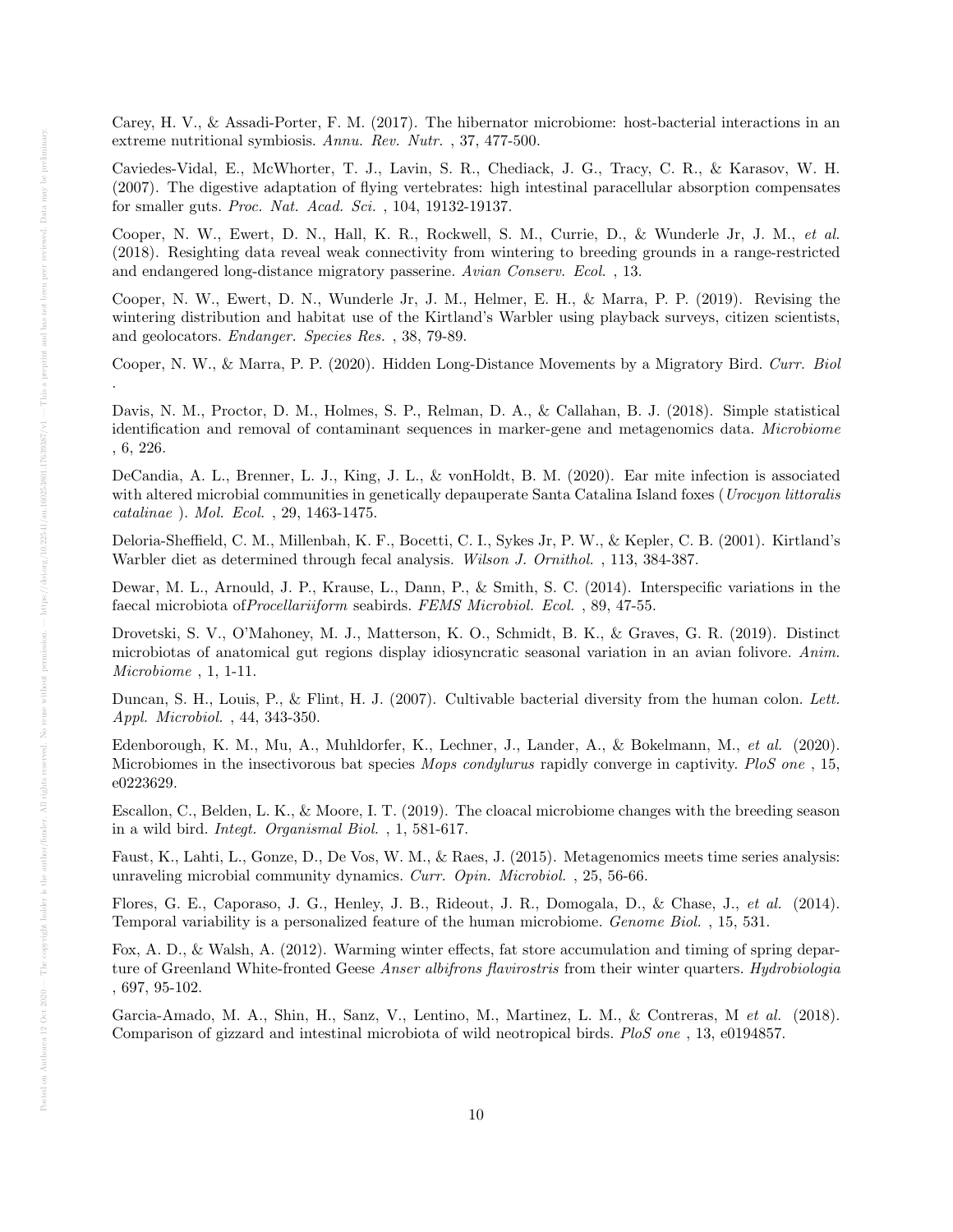Garcia-Garcia, N., Tamames, J., Linz, A. M., Pedros-Alio, C., & Puente-Sanchez, F. (2019). Microdiversity ensures the maintenance of functional microbial communities under changing environmental conditions. ISME J. , 13, 2969-2983.

Grond, K., Lanctot, R. B., Jumpponen, A., & Sandercock, B. K. (2017). Recruitment and establishment of the gut microbiome in arctic shorebirds. FEMS Microbiol. Ecol. , 93, fix142.

Grond, K., Sandercock, B. K., Jumpponen, A., & Zeglin, L. H. (2018). The avian gut microbiota: community, physiology and function in wild birds. J. Avian Biol. , 49, e01788.

Grond, K., Perreau, J. M., Loo, W. T., Spring, A. J., Cavanaugh, C. M., & Hird, S. M. (2019). Longitudinal microbiome profiling reveals impermanence of probiotic bacteria in domestic pigeons. PloS one , 14, e0217804.

Hird, S. M., Carstens, B. C., Cardiff, S. W., Dittmann, D. L., & Brumfield, R. T. (2014). Sampling locality is more detectable than taxonomy or ecology in the gut microbiota of the brood-parasitic Brown-headed Cowbird (Molothrus ater ). PeerJ , 2 , e321.

Hird, S. M., Sanchez, C., Carstens, B. C., & Brumfield, R. T. (2015). Comparative gut microbiota of 59 neotropical bird species. Front. Microbiol. , 6, 1403.

Hird, S. M., Ganz, H., Eisen, J. A., & Boyce, W. M. (2018). The cloacal microbiome of five wild duck species varies by species and influenza a virus infection status.  $mSphere$  , 3.

Janssen, P. H. (2006). Identifying the dominant soil bacterial taxa in libraries of 16S rRNA and 16S rRNA genes. Appl. Environ. Microb. , 72, 1719-1728.

Jenni, L., & Jenni-Eiermann, S. (1998). Fuel supply and metabolic constraints in migrating birds. J. Avian Biol. , 521-528.

Kepler, C. B., Irvine, G. W., DeCapita, M. E., & Weinrich, J. (1996). The conservation management of Kirtland's Warbler Dendroica kirtlandii . Bird Conserv. Int. , 6, 11-22.

Knight, R., Vrbanac, A., Taylor, B. C., Aksenov, A., Callewaert, C., & Debelius, J., et al. (2018). Best practices for analysing microbiomes. Nat. Rev. Microbiol. , 16, 410-422.

Kuznetsova, A., Brockhoff, P. B., & Christensen, R. H. B. (2015). Package "lmerTest": R package (Version, 2.0).

Lewis, W. B., Moore, F. R., & Wang, S. (2016). Characterization of the gut microbiota of migratory passerines during stopover along the northern coast of the Gulf of Mexico. J. Avian Biol. , 47, 659-668.

Lewis, W. B., Moore, F. R., & Wang, S. (2017). Changes in gut microbiota of migratory passerines during stopover after crossing an ecological barrier. Auk , 134, 137-145.

Mandal, S., Van Treuren, W., White, R. A., Eggesbo, M., Knight, R., & Peddada, S. D. (2015). Analysis of composition of microbiomes: a novel method for studying microbial composition. Microb. Ecol. Health D. , 26, 27663.

Maurice, C. F., Knowles, S. C., Ladau, J., Pollard, K. S., Fenton, A., & Pedersen, A. B., et al. (2015). Marked seasonal variation in the wild mouse gut microbiota. ISME Journal, 9, 2423-2434.

Pyle, P. (1997). Identification guide to North American birds: a compendium of information on identifying, ageing, and sexing" near-passerines" and passerines in the hand . Slate Creek Press, Bolinas, CA, USA

McMurdie, P. J., & Holmes, S. (2013). phyloseq: an R package for reproducible interactive analysis and graphics of microbiome census data. PloS one , 8, e61217.

McMurdie, P. J., & Holmes, S. (2014). Waste not, want not: why rarefying microbiome data is inadmissible. PLoS Comput Biol , 10, e1003531.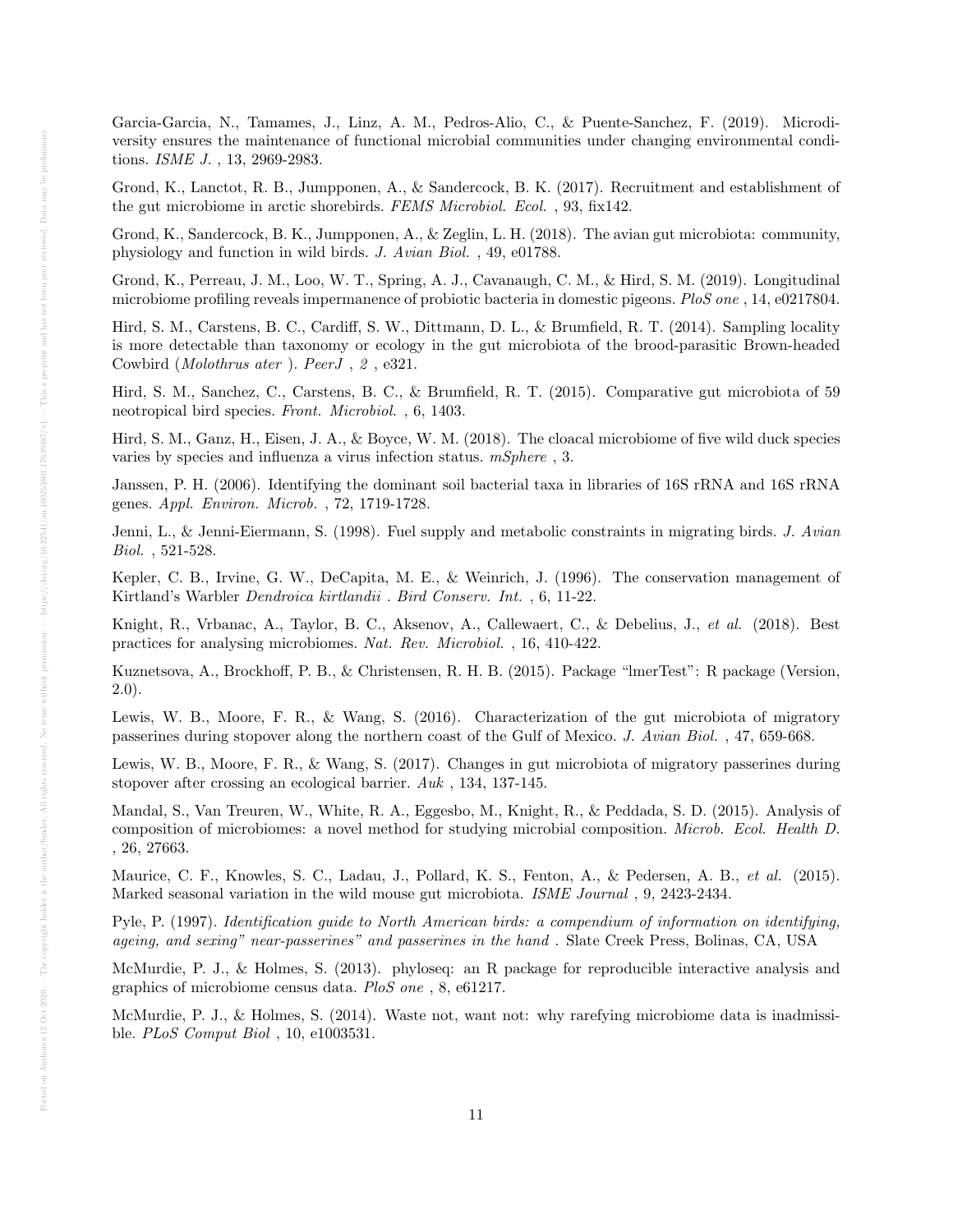McWilliams, S. R., & Karasov, W. H. (2005). Birds of two worlds: the ecology and evolution of migration. Smithsonian Institution Press, Washington, DC, USA, pp. 67-78.

Oksanen, J., Kindt, R., Legendre, P., O'Hara, B., Stevens, M. H. H., & Oksanen, M. J., et al. (2007). The vegan package. Community ecology package , 10, 719.

Pearce, D. S., Hoover, B. A., Jennings, S., Nevitt, G. A., & Docherty, K. M. (2017). Morphological and genetic factors shape the microbiome of a seabird species (Oceanodroma leucorhoa ) more than environmental and social factors. Microbiome , 5, 1-16.

Quast, C., Pruesse, E., Yilmaz, P., Gerken, J., Schweer, T., & Yarza, P., et al. (2012). The SILVA ribosomal RNA gene database project: improved data processing and web-based tools. Nucleic Acids Res., 41, D590-D596.

Rappole, J. H., & Tipton, A. R. (1991). New harness design for attachment of radio transmitters to small passerines (Nuevo Diseno de Arnes para Atar Transmisores a Passeriformes Pequenos). Journal Field Ornithol. , 335-337.

Rathore, A. S., & Gupta, R. D. (2015). Chitinases from bacteria to human: properties, applications, and future perspectives. Enzyme Res. , 2015 .

Ren, T., Boutin, S., Humphries, M. M., Dantzer, B., Gorrell, J. C., & Coltman, D. W., et al. (2017). Seasonal, spatial, and maternal effects on gut microbiome in wild red squirrels. Microbiome , 5, 163.

Ren, T., & Wu, M. (2016). PhyloCore: A phylogenetic approach to identifying core taxa in microbial communities. Gene , 593, 330-333.

Rinninella, E., Raoul, P., Cintoni, M., Franceschi, F., Miggiano, G. A. D., & Gasbarrini, A., et al. (2019). What is the healthy gut microbiota composition? A changing ecosystem across age, environment, diet, and diseases. Microorganisms , 7, 14.

Risely, A., Waite, D., Ujvari, B., Klaassen, M., & Hoye, B. (2017). Gut microbiota of a long-distance migrant demonstrates resistance against environmental microbe incursions. Mol. Ecol. , 26, 5842-5854.

Roth, T. L., Switzer, A., Watanabe-Chailland, M., Bik, E. M., Relman, D. A., & Romick-Rosendale, L. E., et al. (2019). Reduced Gut Microbiome Diversity and Metabolome Differences in Rhinoceros Species at Risk for Iron Overload Disorder. Front Microbiol. , 10, 2291.

Rothschild, D., Weissbrod, O., Barkan, E., Kurilshikov, A., Korem, T., & Zeevi, D., et al. (2018). Environment dominates over host genetics in shaping human gut microbiota. Nature , 555, 210-215.

Segawa, T., Fukuchi, S., Bodington, D., Tsuchida, S., Mbehang Nguema, P. P., & Mori, H., et al. (2019). Genomic analyses of *bifidobacterium moukalabense* reveal adaptations to frugivore/folivore feeding behavior. Microorganisms , 7, 99.

Shade, A., & Handelsman, J. (2012). Beyond the Venn diagram: the hunt for a core microbiome. Environ. Microbiol. , 14, 4-12.

Sivonen, K. (1996). Cyanobacterial toxins and toxin production. Phycologia , 35, 12-24.

Smits, S. A., Leach, J., Sonnenburg, E. D., Gonzalez, C. G., Lichtman, J. S., &Reid, G., et al. (2017). Seasonal cycling in the gut microbiome of the Hadza hunter-gatherers of Tanzania. Science , 357, 802-806.

Sommer, F., Stahlman, M., Ilkayeva, O., Arnemo, J. M., Kindberg, J., &Josefsson, J., et al. (2016). The gut microbiota modulates energy metabolism in the hibernating brown bear Ursusarctos . Cell Rep. , 14, 1655-1661.

Song, S. J., Sanders, J. G., Delsuc, F., Metcalf, J., Amato, K., &Taylor, M. W., et al. (2020). Comparative analyses of vertebrate gut microbiomes reveal convergence between birds and bats. MBio , 11.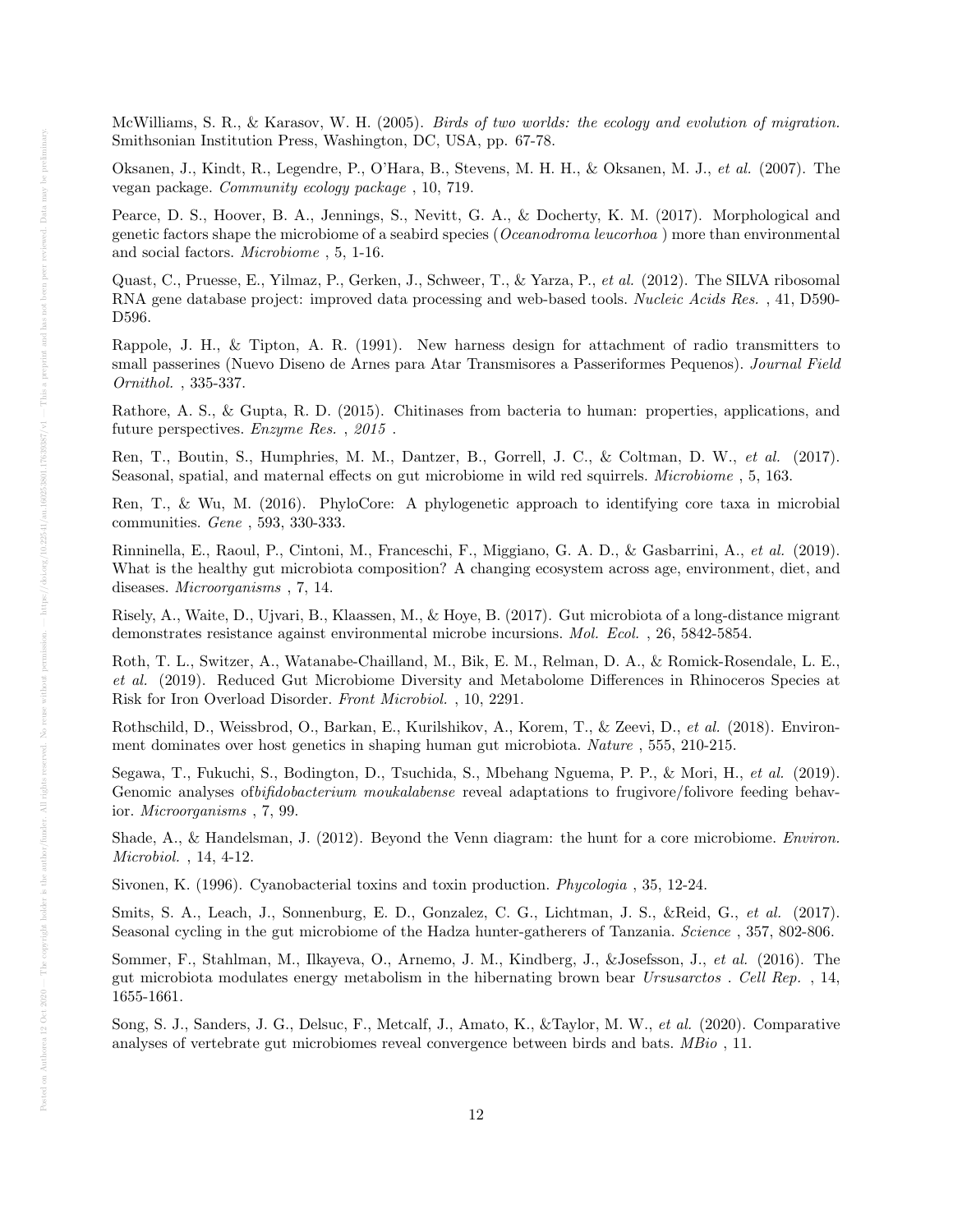Taylor, P., Crewe, T., Mackenzie, S., Lepage, D., Aubry, Y., & Crysler, Z., et al. (2017). The Motus Wildlife Tracking System: a collaborative research network to enhance the understanding of wildlife movement. Avian Conserv. Ecol. , 12.

Teyssier, A., Lens, L., Matthysen, E., & White, J. (2018). Dynamics of gut microbiota diversity during the early development of an avian host: Evidence from a cross-foster experiment. Front. Microbiol. , 9, 1524.

Topp, E., Mulbry, W. M., Zhu, H., Nour, S. M., & Cuppels, D. (2000). Characterization of s-triazine herbicide metabolism by a*Nocardioides sp*. isolated from agricultural soils. Appl. Environ. Microb. , 66, 3134-3141.

Tschop, M. H., Hugenholtz, P., & Karp, C. L. (2009). Getting to the core of the gut microbiome. Nature Biotech. , 27, 344-346.

Waite, D. W., & Taylor, M. (2015). Exploring the avian gut microbiota: current trends and future directions. Front. Microbiol. , 6, 673.

Wexler, H. M. (2007). Bacteroides: the good, the bad, and the nitty-gritty. Clin. Microbiol. Rev., 20, 593-621.

White, J., Mirleau, P., Danchin, E., Mulard, H., Hatch, S. A., & Heeb, P., et al. (2010). Sexually transmitted bacteria affect female cloacal assemblages in a wild bird. Ecol. Lett. , 13, 1515-1524.

Wu, Y., Yang, Y., Cao, L., Yin, H., Xu, M., & Wang, Z., et al. (2018). Habitat environments impacted the gut microbiome of long-distance migratory swan geese but central species conserved. Sci. Rep. , 8 , 1-11.

Wunderle Jr, J. M., Currie, D., Helmer, E. H., Ewert, D. N., White, J. D., & Ruzycki, T. S., et al. (2010). Kirtland's Warblers in anthropogenically disturbed early-successional habitats on Eleuthera, The Bahamas. Condor , 112, 123-137.

Wunderle Jr, J. M., Lebow, P. K., White, J. D., Currie, D., & Ewert, D. N. (2014). Sex and age differences in site fidelity, food resource tracking, and body condition of wintering Kirtland's Warblers (Setophaga kirtlandii ) in The Bahamas. Ornithol. Monogr. , i-62.

Data accessibility statement: Upon acceptance of this manuscript, data supporting the results will be archived in NCBI Sequence Read Archive and Dryad. The data DOI will be included at the end of the article.

Author Contributions: HRS, NWC, and PPM designed the project with input from SJH and JMB. HRS and NWC collected samples and wrote the manuscript. HRS processed samples and analyzed data. All authors contributed to manuscript revisions.

#### Figure Legends

Figure 1 Relative abundance of bacterial phyla. (A) Stacked barplots showing the relative abundance of each phylum with each column representing one individual sample, ordered by day of capture and separated by sampling period. Phyla with total abundance less than 1% and unclassified phyla are represented by gray. (B) Relative abundance boxplots of the five most common phyla per individual by sampling period representing the change in relative abundance from Cat Island, The Bahamas (CIB) to the first Michigan recapture period (MI1) and the second Michigan recapture period (MI2). Individual points represent the relative abundance of each phyla per individual per sampling period. Significance levels are pairwise comparisons between sampling periods are shown (ns: p>0.05; \* p<0.05; \*\* p<0.01; \*\*\* p<0.001; \*\*\*\* p<0.0001).

Figure 2 Alpha diversity measurements of amplicon sequence variants (ASVs) including Observed ASV richness (log transformed, top row) and Shannon Diversity index (bottom row) Boxplots of alpha diversity at each sampling period (Column A). Individual points represent the alpha diversity measure of the individual at that period. Significance levels are pairwise comparisons between sampling periods are shown (ns:  $p > 0.05$ ; \* p<0.05; \*\* p<0.01; \*\*\* p<0.001; \*\*\*\* p<0.0001). Alpha diversity change over time in the individuals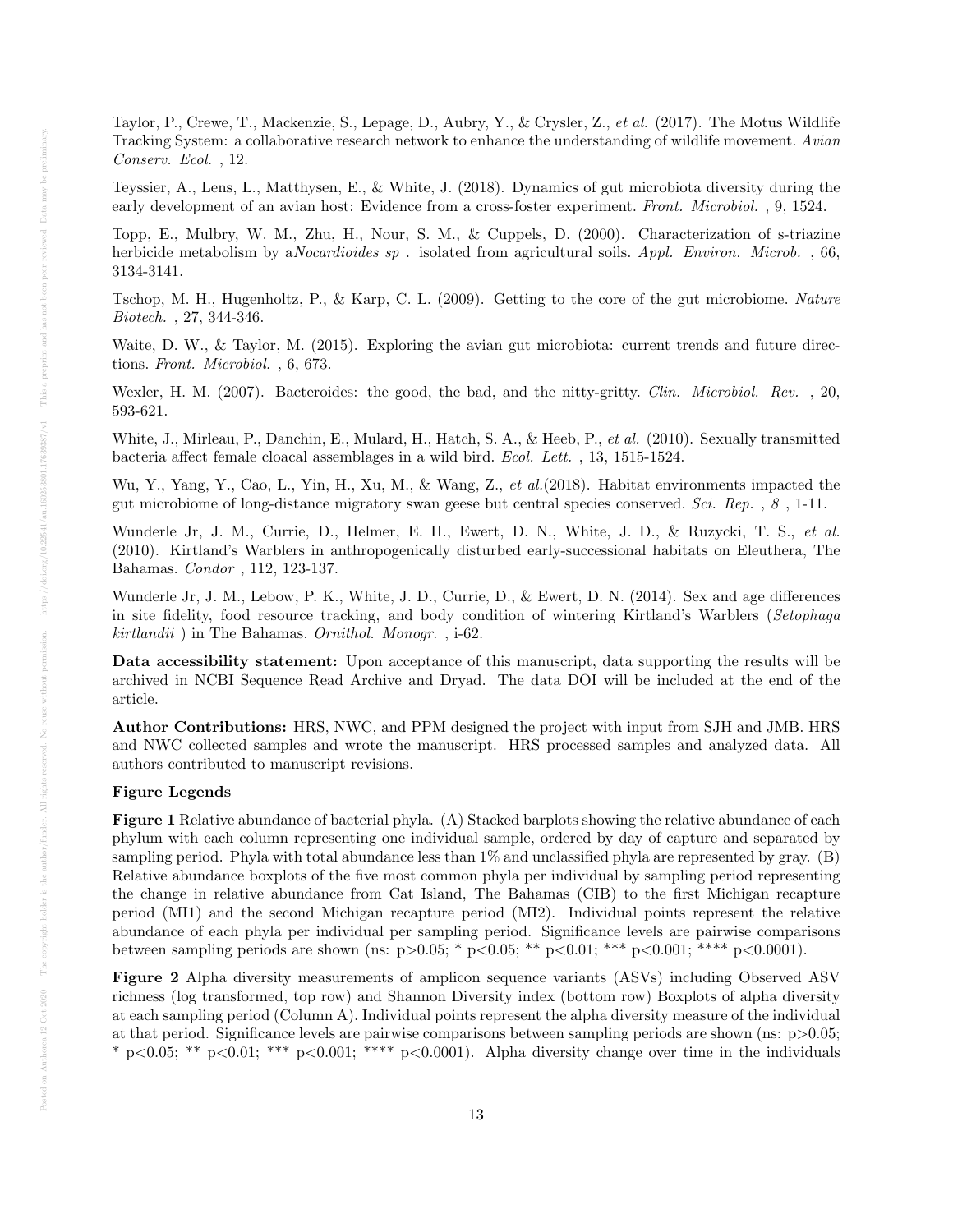sampled two (Column B) or three times (Column C). Each line connects the measurements of the same individual between the respective sampling periods. Continuous lines represent a negative change in alpha diversity and dotted lines represent a positive change.

Figure 3 Association between gut microbiome alpha diversity and length of time birds have been in Michigan following end of Spring migration. Each point shows alpha diversity of an individual bird. The blue line represents the moving average between days

## Figure 4

(A) Non-metric multidimensional scaling (nMDS) ordination of Kirtland's Warbler gut microbiome community by sampling period, compared using Bray-Curtis distances. Ellipses show 95% confidence intervals around the centroid of each sampling period. Three outliers were removed from ordination plot for visualization purposes, plot including outliers is shown in Supplemental Figure 2. (B) Ordination of individual birds sampled in triplicate placed within the nMDS space of all samples, highlighting intra-individual change over time.

Figure S1 Alpha and beta diversity plots of rarefied data. All libraries were rarefied to a depth of 7,000 sequences. Rarefaction resulted in the loss of 319 ASVs (4.3% of total ASVs). Alpha and beta diversity analyses were performed. All results were qualitatively similar to non-rarefied data; no variable or category gained or lost statistical significance compared to non-rarefied data. (A) Boxplots illustrating the relative abundance of the top five most common phyla per individual by sampling period representing the change in relative abundance from Cat Island, The Bahamas (CIB) to the first Michigan recapture period (MI1) and the second Michigan recapture period (MI2). (B) Changes in alpha diversity across the sampling periods. For plots A and B significance levels are pairwise comparisons between sampling periods are shown (ns: p>0.05; \* p<0.05; \*\* p<0.01; \*\*\* p<0.001; \*\*\*\* p<0.0001). (C) Non-metric multidimensional scaling (nMDS) ordination of Kirtland's Warbler gut microbiome community by sampling period, compared using Bray-Curtis distances. Ellipses show 95% confidence intervals around each sampling period.

Figure S2 – Non-metric multidimensional scaling (nMDS) ordination of Kirtland's Warbler gut microbiome community by sampling period, compared using Bray-Curtis distances and including outliers omitted in Figure 4. Ellipses show 95% confidence intervals around the centroid of each sampling period.

Figure S3 Comparison of beta diversity measures for individuals captured at all three sampling periods. Each line represents one individual connecting the Bray-Curtis measurements between the first and second sampling period to the measurement between the second and third sampling period.

#### Table Legends

**Table 1** Individuals sampled per time period, including age  $SY =$  second calendar year,  $ASY =$  after second calendar year) and sex  $(M = male, F = female)$  breakdown. Numbers reflect libraries included in analyses and do not include those removed for poor sequencing or PCR yield.

#### Hosted file

image1.emf available at [https://authorea.com/users/365153/articles/485918-impact-of](https://authorea.com/users/365153/articles/485918-impact-of-changing-environments-on-the-gut-microbiome-of-a-migratory-songbird)[changing-environments-on-the-gut-microbiome-of-a-migratory-songbird](https://authorea.com/users/365153/articles/485918-impact-of-changing-environments-on-the-gut-microbiome-of-a-migratory-songbird)

Table 2 Results of permutational multivariate analysis of variance (PERMANOVA) tests indicating if ASV beta diversity measures are significantly different for the tested variable based on Bray-Curtis and unweighted UniFrac distance metrics. Results reported for full dataset and within sampling periods for variables year, sex, and age. Asterisks denote statistically significant results of PERMANOVA with Bonferroni correction, p < 0.05. PERMDISP analysis results reported when PERMANOVA results significant. All tests conducted with 999 permutations.

|                  | Bray-Curtis      | <b>Bray-Curtis</b> | <b>Bray-Curtis</b> |    |
|------------------|------------------|--------------------|--------------------|----|
| <b>PERMANOVA</b> | <b>PERMANOVA</b> | <b>PERMANOVA</b>   | <b>PERMDISP</b>    | РE |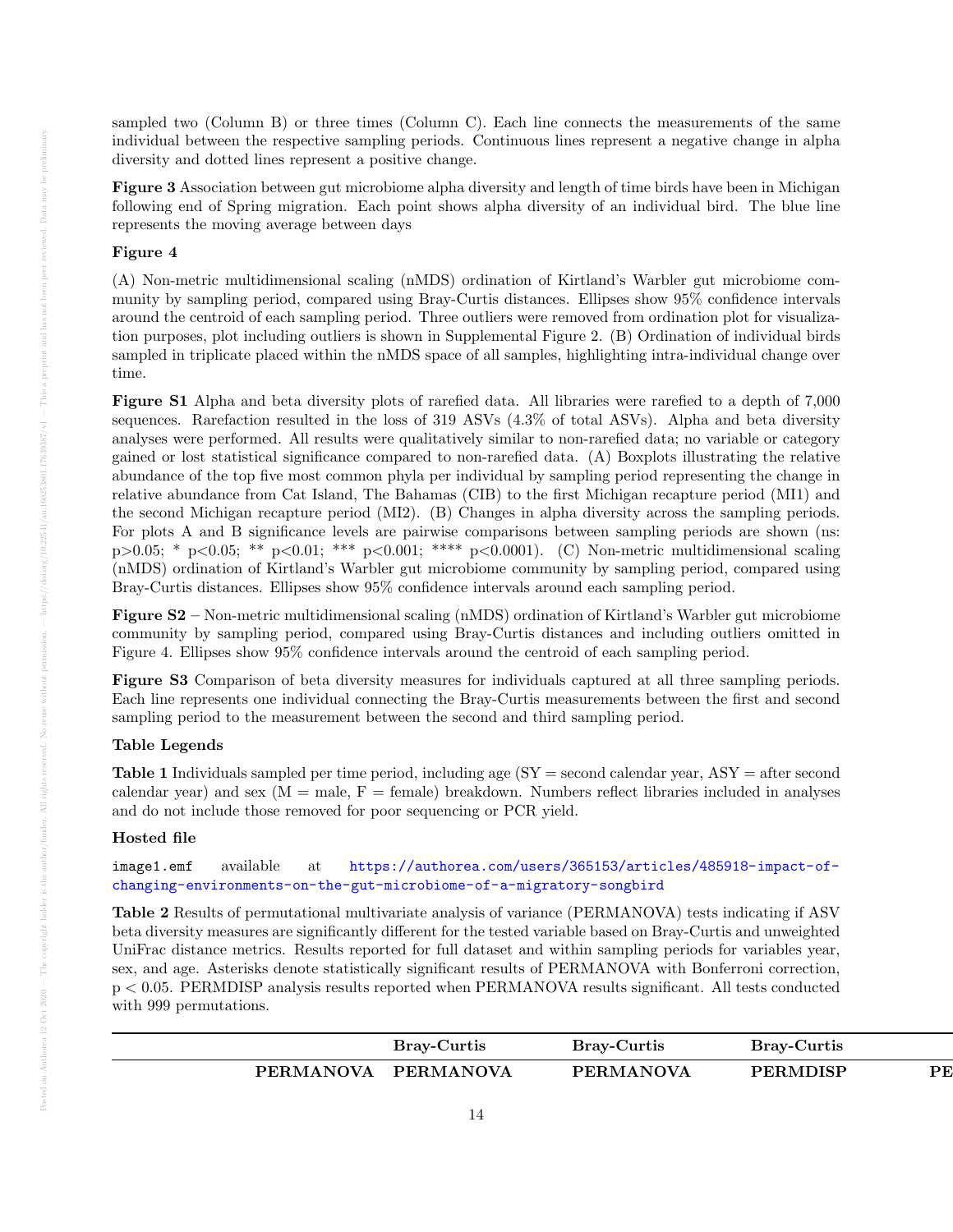|                     |                  | <b>Bray-Curtis</b> | <b>Bray-Curtis</b> | <b>Bray-Curtis</b> |       |
|---------------------|------------------|--------------------|--------------------|--------------------|-------|
| Variable            | $Pseudo-F$       | $\mathbb{R}^2$     | $Pr(\gt F)$        | $f-value$          | $P-v$ |
| Sampling Period     | 2.058            | 0.025              | ${<}0.001*$        | 0.343              | 0.71  |
| Year (full dataset) | 1.900            | 0.011              | $0.002*$           | 1.659              | 0.20  |
| Year (CIB Only)     | 1.485            | 0.016              | $0.019*$           | 0.936              | 0.33  |
| Year (MI1 Only)     | 2.474            | 0.044              | ${<}0.001*$        | 0.304              | 0.58  |
| Year (MI2 Only)     | 2.223            | $0.172\,$          | $0.003*$           | 0.000              | 0.98  |
| Sex (full dataset)  | 1.203            | 0.007              | 0.137              |                    |       |
| Sex (CIB Only)      | 1.035            | 0.011              | 0.345              |                    |       |
| Sex (MI1 Only)      | 1.169            | $0.216\,$          | 0.482              |                    |       |
| Sex (MI2 Only)      | 1.425            | 0.082              | 0.082              |                    |       |
| Age (full dataset)  | 0.929            | 0.006              | $\,0.595\,$        |                    |       |
| Age (CIB Only)      | 0.927            | 0.010              | 0.681              |                    |       |
| Age (MI1 Only)      | 0.926            | 0.017              | 0.586              |                    |       |
| Age (MI2 Only)      | 1.020            | 0.060              | 0.343              |                    |       |
|                     |                  | Unweighted UniFrac | Unweighted UniFrac | Unweighted UniFrac |       |
|                     | <b>PERMANOVA</b> | <b>PERMANOVA</b>   | <b>PERMANOVA</b>   | <b>PERMDISP</b>    | PE    |
| Variable            | $Pseudo-F$       | $R^2$              | $Pr(\gt F)$        | F                  | $P-v$ |
| Sampling Period     | 2.001            | 0.024              | ${<}0.001*$        | 13.514             | < 0.  |
| Year (full dataset) | 1.314            | 0.008              | 0.121              |                    |       |
| Year (CIB Only)     | 2.027            | 0.022              | $0.003*$           | 0.180              | 0.67  |
| Year (MI1 Only)     | 1.295            | 0.025              | $0.003*$           | 0.7258             | 0.39  |
| Year (MI2 Only)     | 1.541            | 0.878              | $0.007*$           | 0.001              | 0.97  |
| Sex (full dataset)  | 1.159            | 0.007              | 0.074              |                    |       |
| Sex (CIB Only)      | 0.939            | 0.010              | 0.737              |                    |       |
| Sex (MI1 Only)      | 0.862            | 0.016              | 0.695              |                    |       |
| Sex (MI2 Only)      | 0.862            | 0.016              | 0.695              |                    |       |
| Age (full dataset)  | 1.131            | 0.007              | 0.099              |                    |       |
| Age (CIB Only)      | 0.887            | 0.010              | $\,0.925\,$        |                    |       |
| Age (MI1 Only)      | 1.279            | 0.023              | $0.013*$           | 1.532              | 0.22  |
| Age (MI2 Only)      | 0.942            | $0.056\,$          | 0.615              |                    |       |

## Supplemental Tables

Table S1 Host associated metadata including sampling date and location for each individual per sampling period, including age  $(SY = second year, ASY = after second year)$  and sex  $(M = male, F = female)$ .

\*Denotes non-tagged birds from the 2018 first recapture period.

\*\*For samples included in the comparison of alpha diversity over time in the first recapture period in Michigan individual's date of arrival is included.

Table S2 Relative abundance of each bacterial phyla (highlighted in gray) and classes with the standard deviation listed in parentheses. Phyla and classes are listed in order of most abundant in the full dataset. Relative abundances were calculated for the full dataset and within individual sampling periods.

Table S3 Results of the linear mixed model analyses of alpha diversity values for Observed ASV richness and Shannon Diversity Index. Model factors include sex (male or female), age (second year or after second year), year (2017 or 2018), and sampling period (initial capture in The Bahamas, first recapture in Michigan, or second recapture in Michigan). Asterisks denote statistically significant results of model,  $p < 0.05$ .

Table S4 (A) Taxonomic classifications of ASVs identified as core throughout all sampling periods. (B) Core taxonomic groups as identified by the *Phylocore* program. Terminal taxonomic groups bolded.